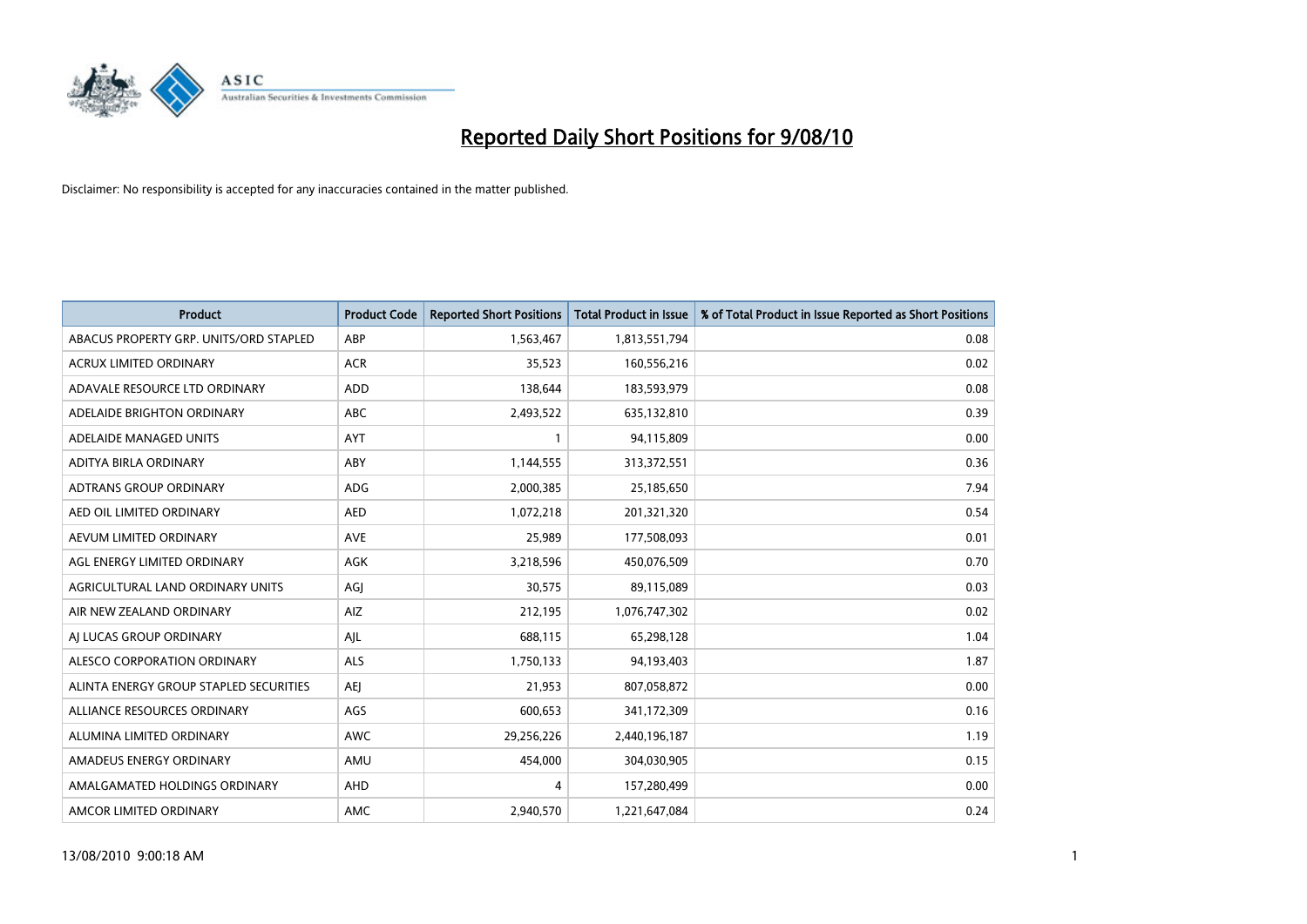

| <b>Product</b>                          | <b>Product Code</b> | <b>Reported Short Positions</b> | Total Product in Issue | % of Total Product in Issue Reported as Short Positions |
|-----------------------------------------|---------------------|---------------------------------|------------------------|---------------------------------------------------------|
| AMP LIMITED ORDINARY                    | AMP                 | 21,386,873                      | 2,071,925,423          | 0.99                                                    |
| AMPELLA MINING ORDINARY                 | <b>AMX</b>          | 14.404                          | 177,325,108            | 0.01                                                    |
| ANDEAN RESOURCES LTD ORDINARY           | <b>AND</b>          | 246,734                         | 471,382,867            | 0.04                                                    |
| ANSELL LIMITED ORDINARY                 | <b>ANN</b>          | 1,482,493                       | 131,577,652            | 1.12                                                    |
| ANTARES ENERGY LTD ORDINARY             | <b>AZZ</b>          | 97,727                          | 299,333,110            | 0.03                                                    |
| ANZ BANKING GRP LTD ORDINARY            | ANZ                 | 6,220,312                       | 2,559,301,430          | 0.18                                                    |
| APA GROUP STAPLED SECURITIES            | <b>APA</b>          | 6,337,222                       | 542,318,629            | 1.17                                                    |
| APEX MINERALS NL ORDINARY               | <b>AXM</b>          | 885,146                         | 3,317,819,909          | 0.03                                                    |
| APN EUROPEAN RETAIL UNITS STAPLED SEC.  | <b>AEZ</b>          | 11,832                          | 544,910,660            | 0.00                                                    |
| APN NEWS & MEDIA ORDINARY               | <b>APN</b>          | 10,750,032                      | 598,823,853            | 1.78                                                    |
| APOLLO GAS LIMITED ORDINARY             | <b>AZO</b>          | 71,180                          | 83,488,660             | 0.09                                                    |
| AQUARIUS PLATINUM. ORDINARY             | <b>AOP</b>          | 3,707,453                       | 463,070,936            | 0.81                                                    |
| AQUILA RESOURCES ORDINARY               | <b>AQA</b>          | 1.381.342                       | 322,273,136            | 0.42                                                    |
| ARAFURA RESOURCE LTD ORDINARY           | <b>ARU</b>          | 11.939                          | 290,640,342            | 0.00                                                    |
| ARDENT LEISURE GROUP STAPLED SECURITIES | AAD                 | 30,616                          | 309,109,468            | 0.01                                                    |
| ARISTOCRAT LEISURE ORDINARY             | <b>ALL</b>          | 19,959,486                      | 533,379,348            | 3.76                                                    |
| <b>ARROW ENERGY ORDINARY</b>            | <b>AOE</b>          | 287,240                         | 734,120,686            | 0.04                                                    |
| ASCIANO GROUP STAPLED SECURITIES        | <b>AIO</b>          | 20,795,653                      | 2,926,103,883          | 0.69                                                    |
| ASG GROUP LIMITED ORDINARY              | <b>ASZ</b>          | 37,398                          | 151,836,046            | 0.02                                                    |
| ASPEN GROUP ORD/UNITS STAPLED           | <b>APZ</b>          | 391,753                         | 579,980,076            | 0.06                                                    |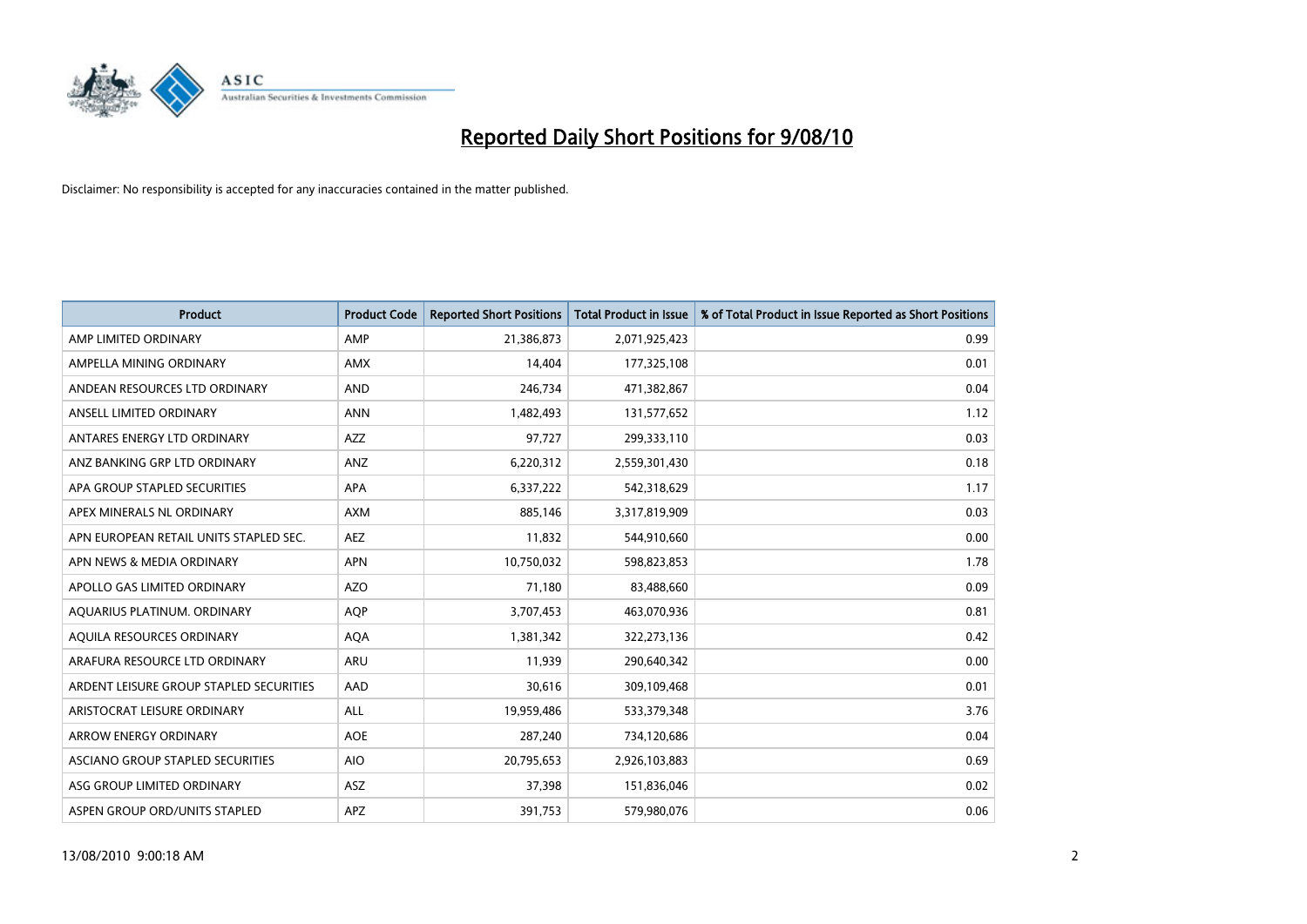

| <b>Product</b>                          | <b>Product Code</b> | <b>Reported Short Positions</b> | <b>Total Product in Issue</b> | % of Total Product in Issue Reported as Short Positions |
|-----------------------------------------|---------------------|---------------------------------|-------------------------------|---------------------------------------------------------|
| ASTRO JAP PROP GROUP STAPLED SECURITIES | AJA                 | 42,213                          | 508,212,161                   | 0.01                                                    |
| ASX LIMITED ORDINARY                    | <b>ASX</b>          | 2,881,937                       | 173,576,316                   | 1.64                                                    |
| ATLAS IRON LIMITED ORDINARY             | <b>AGO</b>          | 12,151,895                      | 473,773,816                   | 2.54                                                    |
| AUCKLAND INTERNATION ORDINARY           | AIA                 | 54                              | 1,310,392,831                 | 0.00                                                    |
| <b>AUROX RESOURCES ORDINARY</b>         | AXO                 | $\overline{2}$                  | 196,044,413                   | 0.00                                                    |
| <b>AUSDRILL LIMITED ORDINARY</b>        | <b>ASL</b>          | 53,408                          | 254,290,140                   | 0.02                                                    |
| AUSENCO LIMITED ORDINARY                | <b>AAX</b>          | 3,170,193                       | 122,427,576                   | 2.58                                                    |
| AUSTAL LIMITED ORDINARY                 | ASB                 | 265,249                         | 188,069,638                   | 0.13                                                    |
| <b>AUSTAR UNITED ORDINARY</b>           | <b>AUN</b>          | 11,285,351                      | 1,260,030,198                 | 0.91                                                    |
| <b>AUSTBROKERS HOLDINGS ORDINARY</b>    | <b>AUB</b>          | $\overline{2}$                  | 52,736,987                    | 0.00                                                    |
| AUSTEREO GROUP LTD. ORDINARY            | <b>AEO</b>          | 160,689                         | 344,798,708                   | 0.04                                                    |
| AUSTRALAND PROPERTY STAPLED SECURITY    | <b>ALZ</b>          | 222,128                         | 576,837,197                   | 0.03                                                    |
| AUSTRALIAN AGRICULT. ORDINARY           | AAC                 | 3,001,546                       | 264,264,459                   | 1.14                                                    |
| AUSTRALIAN EDUCATION UNITS              | <b>AEU</b>          | 625,000                         | 134,973,383                   | 0.46                                                    |
| AUSTRALIAN FOUNDAT, ORDINARY            | AFI                 | 2,762                           | 989,153,644                   | 0.00                                                    |
| AUSTRALIAN INFRASTR, UNITS/ORDINARY     | <b>AIX</b>          | 503,350                         | 620,733,944                   | 0.07                                                    |
| AUSTRALIAN MINES LTD ORDINARY           | <b>AUZ</b>          | 1,400,000                       | 6,981,662,168                 | 0.02                                                    |
| AUSTRALIAN PHARM. ORDINARY              | API                 | 469,278                         | 488,115,883                   | 0.09                                                    |
| AUTOMOTIVE HOLDINGS ORDINARY            | AHE                 | 6,206                           | 225,731,300                   | 0.00                                                    |
| AVEXA LIMITED ORDINARY                  | <b>AVX</b>          | 243,657                         | 847,688,779                   | 0.03                                                    |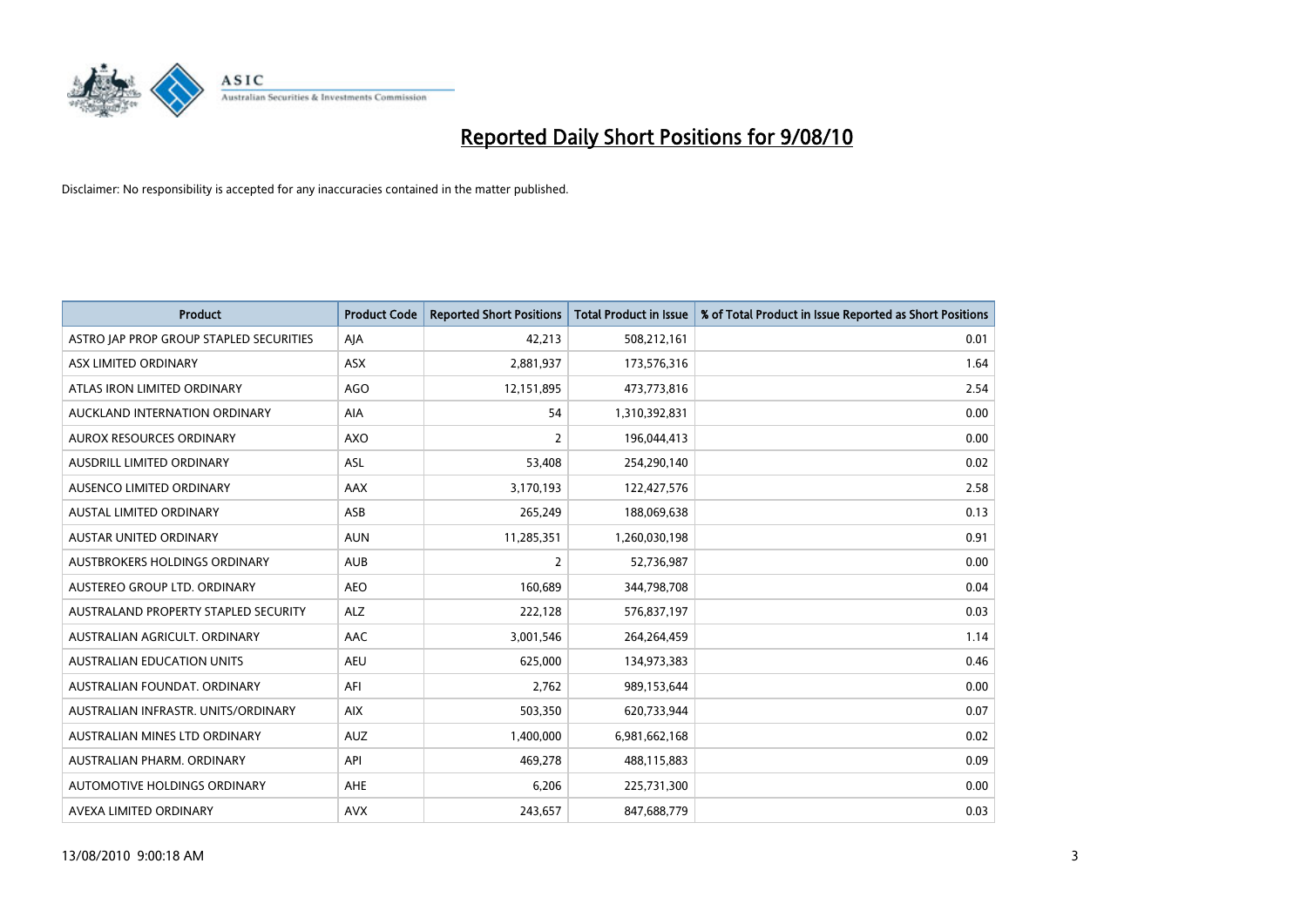

| <b>Product</b>                       | <b>Product Code</b> | <b>Reported Short Positions</b> | <b>Total Product in Issue</b> | % of Total Product in Issue Reported as Short Positions |
|--------------------------------------|---------------------|---------------------------------|-------------------------------|---------------------------------------------------------|
| AVOCA RESOURCES ORDINARY             | <b>AVO</b>          | 11,908,937                      | 290,892,011                   | 4.09                                                    |
| AWB LIMITED ORDINARY                 | AWB                 | 5,155,961                       | 817,304,356                   | 0.62                                                    |
| AWE LIMITED ORDINARY                 | AWE                 | 1,183,029                       | 521,871,941                   | 0.23                                                    |
| AXA ASIA PACIFIC ORDINARY            | <b>AXA</b>          | 538,159                         | 2,067,095,545                 | 0.01                                                    |
| BANK OF QUEENSLAND. ORDINARY         | <b>BOQ</b>          | 286,840                         | 215,681,127                   | 0.13                                                    |
| <b>BANNERMAN RESOURCES ORDINARY</b>  | <b>BMN</b>          | 299,079                         | 201,710,934                   | 0.15                                                    |
| <b>BASS STRAIT OIL CO ORDINARY</b>   | <b>BAS</b>          | 1,482                           | 291,030,250                   | 0.00                                                    |
| <b>BATAVIA MINING ORDINARY</b>       | <b>BTV</b>          | 2,500                           | 153,032,145                   | 0.00                                                    |
| BAUXITE RESOURCE LTD ORDINARY        | <b>BAU</b>          | 44,797                          | 234,379,896                   | 0.02                                                    |
| BEACH ENERGY LIMITED ORDINARY        | <b>BPT</b>          | 2,717,342                       | 1,092,548,972                 | 0.25                                                    |
| BENDIGO AND ADELAIDE ORDINARY        | <b>BEN</b>          | 3,478,366                       | 354,487,961                   | 0.99                                                    |
| BENDIGO MINING LTD ORDINARY          | <b>BDG</b>          | 4,178,842                       | 509,712,735                   | 0.81                                                    |
| BERKELEY RESOURCES ORDINARY          | <b>BKY</b>          | 5,069                           | 136,090,319                   | 0.00                                                    |
| <b>BHP BILLITON LIMITED ORDINARY</b> | <b>BHP</b>          | 26,370,908                      | 3,356,081,497                 | 0.74                                                    |
| <b>BILLABONG ORDINARY</b>            | <b>BBG</b>          | 6,984,449                       | 253,122,552                   | 2.76                                                    |
| <b>BIOTA HOLDINGS ORDINARY</b>       | <b>BTA</b>          | 1,579,418                       | 179,244,153                   | 0.90                                                    |
| <b>BISALLOY STEEL ORDINARY</b>       | <b>BIS</b>          | 84,480                          | 216,455,965                   | 0.04                                                    |
| <b>BKI INVESTMENT LTD ORDINARY</b>   | BKI                 | 508                             | 418,566,158                   | 0.00                                                    |
| <b>BLACKTHORN RESOURCES ORDINARY</b> | <b>BTR</b>          | 35,848                          | 106,885,300                   | 0.03                                                    |
| <b>BLUESCOPE STEEL LTD ORDINARY</b>  | <b>BSL</b>          | 5,536,664                       | 1,823,322,017                 | 0.29                                                    |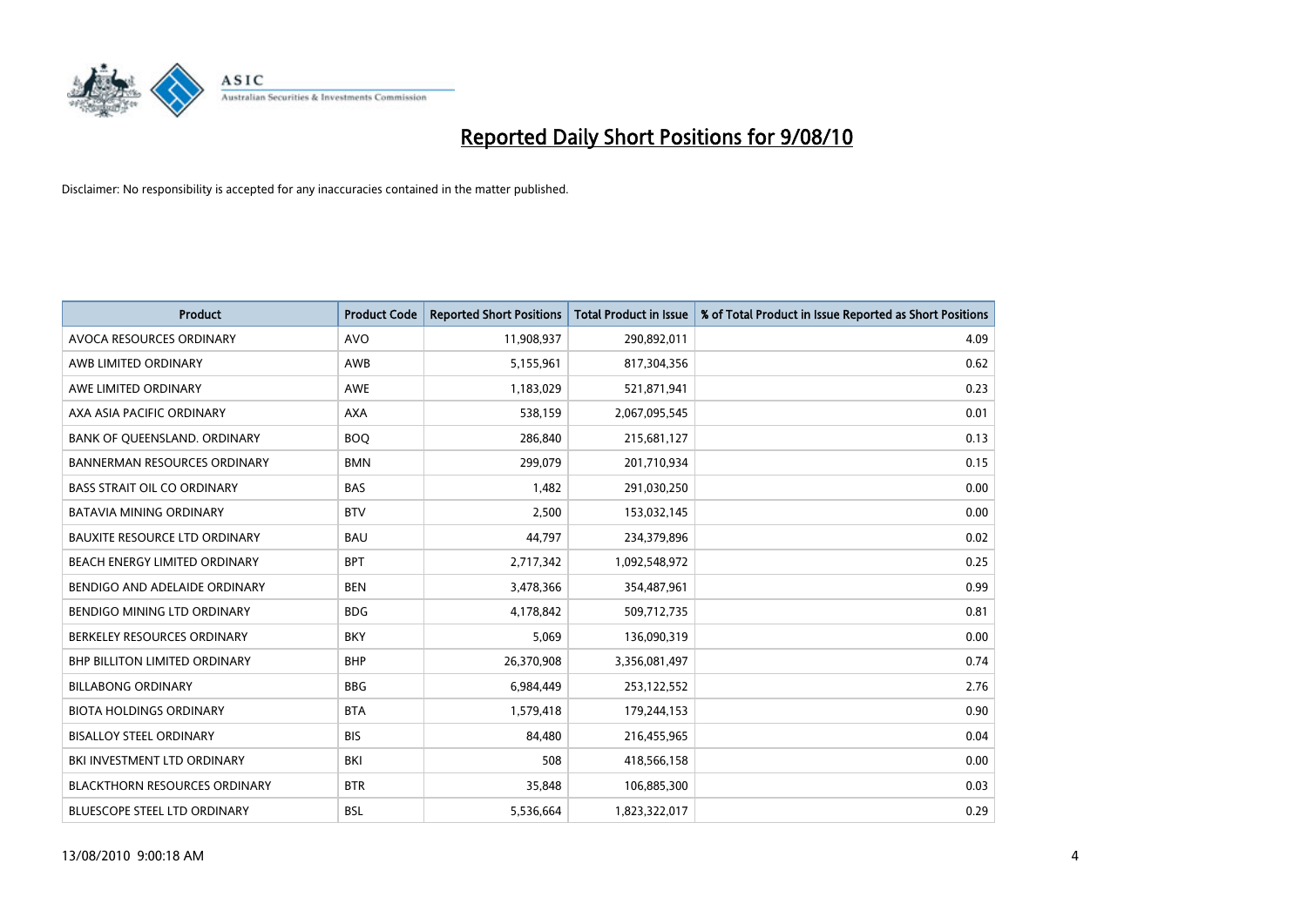

| <b>Product</b>                           | <b>Product Code</b> | <b>Reported Short Positions</b> | <b>Total Product in Issue</b> | % of Total Product in Issue Reported as Short Positions |
|------------------------------------------|---------------------|---------------------------------|-------------------------------|---------------------------------------------------------|
| <b>BOART LONGYEAR ORDINARY</b>           | <b>BLY</b>          | 3,179,700                       | 461,163,412                   | 0.68                                                    |
| <b>BOOM LOGISTICS ORDINARY</b>           | <b>BOL</b>          | 337,999                         | 460,795,156                   | 0.07                                                    |
| BORAL LIMITED, ORDINARY                  | <b>BLD</b>          | 16,490,393                      | 667,285,171                   | 2.45                                                    |
| BOTSWANA METALS LTD ORDINARY             | <b>BML</b>          | 7,000                           | 106,087,760                   | 0.01                                                    |
| <b>BOW ENERGY LIMITED ORDINARY</b>       | <b>BOW</b>          | 2,699,728                       | 280,607,187                   | 0.97                                                    |
| <b>BRADKEN LIMITED ORDINARY</b>          | <b>BKN</b>          | 358,144                         | 138,747,494                   | 0.25                                                    |
| <b>BRAMBLES LIMITED ORDINARY</b>         | <b>BXB</b>          | 7,801,936                       | 1,422,229,707                 | 0.52                                                    |
| BRAVURA SOLUTIONS ORDINARY               | <b>BVA</b>          | 1,252,779                       | 648,127,461                   | 0.19                                                    |
| BREVILLE GROUP LTD ORDINARY              | <b>BRG</b>          | 2,740                           | 129,515,322                   | 0.00                                                    |
| <b>BRICKWORKS LIMITED ORDINARY</b>       | <b>BKW</b>          | 15,891                          | 147,235,904                   | 0.01                                                    |
| <b>BROCKMAN RESOURCES ORDINARY</b>       | <b>BRM</b>          | 166,034                         | 141,588,151                   | 0.11                                                    |
| BT INVESTMENT MNGMNT ORDINARY            | <b>BTT</b>          | 11,036                          | 160,000,000                   | 0.01                                                    |
| <b>BUNNINGS WAREHOUSE ORDINARY UNITS</b> | <b>BWP</b>          | 461,828                         | 420,711,773                   | 0.12                                                    |
| <b>BURU ENERGY ORDINARY</b>              | <b>BRU</b>          | 171,612                         | 182,769,813                   | 0.09                                                    |
| <b>CABCHARGE AUSTRALIA ORDINARY</b>      | CAB                 | 1,462,880                       | 120,437,014                   | 1.22                                                    |
| CALTEX AUSTRALIA ORDINARY                | <b>CTX</b>          | 7,422,910                       | 270,000,000                   | 2.76                                                    |
| CAMPBELL BROTHERS ORDINARY               | <b>CPB</b>          | 399,694                         | 63,517,495                    | 0.64                                                    |
| CAPE LAMBERT RES LTD ORDINARY            | <b>CFE</b>          | 276,053                         | 593,166,467                   | 0.04                                                    |
| <b>CARBON ENERGY ORDINARY</b>            | <b>CNX</b>          | 445,550                         | 609,497,650                   | 0.06                                                    |
| CARDNO LIMITED ORDINARY                  | CDD                 | 328,657                         | 90,510,461                    | 0.36                                                    |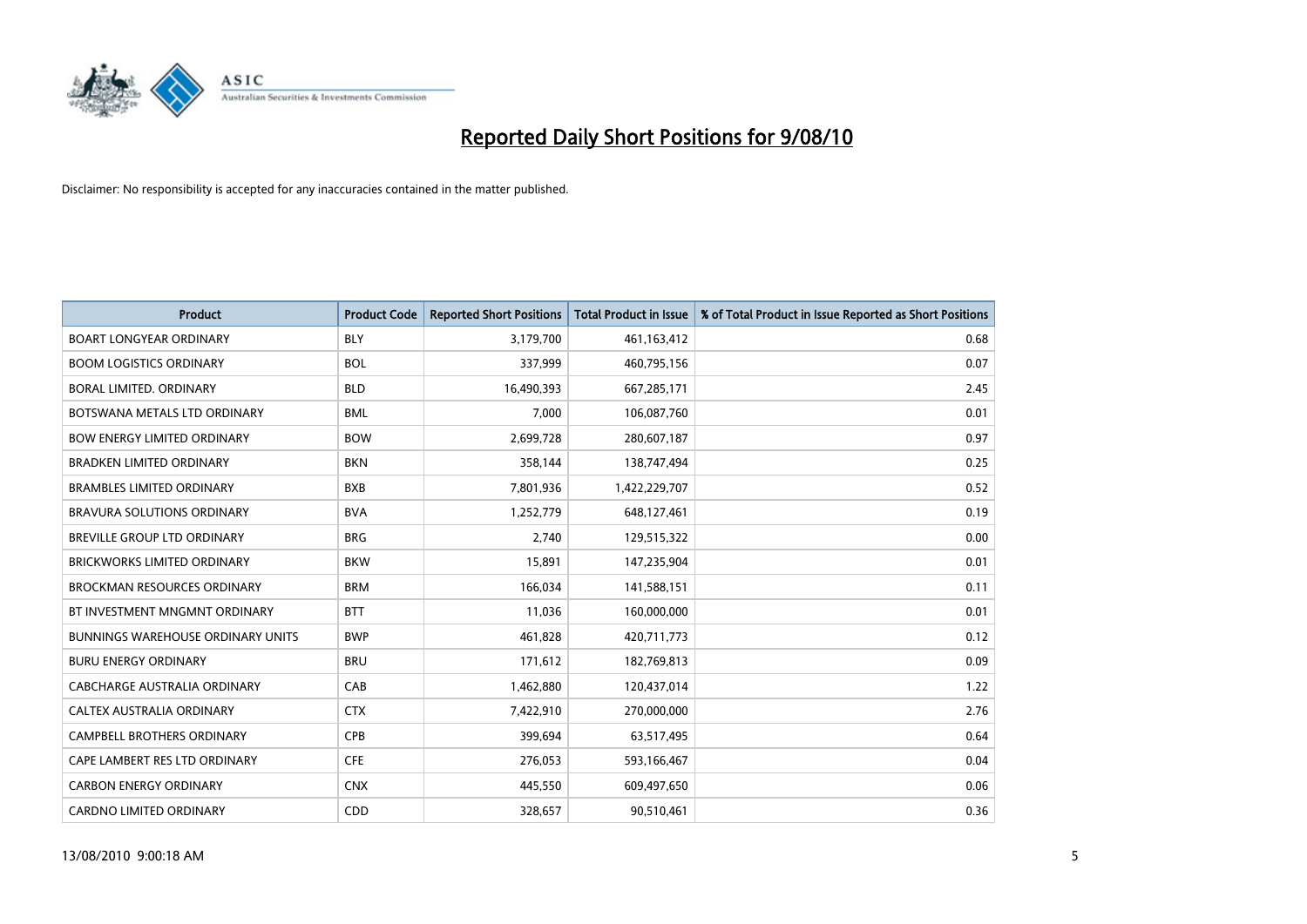

| <b>Product</b>                                | <b>Product Code</b> | <b>Reported Short Positions</b> | <b>Total Product in Issue</b> | % of Total Product in Issue Reported as Short Positions |
|-----------------------------------------------|---------------------|---------------------------------|-------------------------------|---------------------------------------------------------|
| CARNARVON PETROLEUM ORDINARY                  | <b>CVN</b>          | 990,336                         | 686,759,634                   | 0.14                                                    |
| <b>CARNEGIE WAVE ENERGY ORDINARY</b>          | <b>CWE</b>          | 83,000                          | 565,237,627                   | 0.01                                                    |
| CARPATHIAN RESOURCES ORDINARY                 | <b>CPN</b>          | 75,000                          | 265,533,501                   | 0.03                                                    |
| CARPENTARIA EXP. LTD ORDINARY                 | CAP                 | 9,777                           | 93,821,301                    | 0.01                                                    |
| CARSALES.COM LTD ORDINARY                     | <b>CRZ</b>          | 656,449                         | 232,490,800                   | 0.28                                                    |
| CASH CONVERTERS ORD/DIV ACCESS                | CCV                 | 30,519                          | 379,761,025                   | 0.00                                                    |
| <b>CASPIAN OIL &amp; GAS ORDINARY</b>         | <b>CIG</b>          | 50,000                          | 1,331,500,513                 | 0.00                                                    |
| CATALPA RESOURCES ORDINARY                    | CAH                 | 39,372                          | 162,749,311                   | 0.02                                                    |
| CBH RESOURCES LTD ORDINARY                    | <b>CBH</b>          | 40,074                          | 1,100,852,625                 | 0.00                                                    |
| <b>CEC GROUP LIMITED ORDINARY</b>             | CEG                 | 1,750                           | 79,662,662                    | 0.00                                                    |
| <b>CELLNET GROUP ORDINARY</b>                 | <b>CLT</b>          | 1.342                           | 73,135,185                    | 0.00                                                    |
| <b>CENTENNIAL COAL ORDINARY</b>               | <b>CEY</b>          | 2,886,770                       | 395,028,737                   | 0.73                                                    |
| CENTRAL PETROLEUM ORDINARY                    | <b>CTP</b>          | 11,455                          | 907,291,115                   | 0.00                                                    |
| <b>CENTRO PROPERTIES UNITS/ORD STAPLED</b>    | <b>CNP</b>          | 323,831                         | 972,414,514                   | 0.03                                                    |
| <b>CENTRO RETAIL GROUP STAPLED SECURITIES</b> | <b>CER</b>          | 1,038,871                       | 2,286,399,424                 | 0.05                                                    |
| <b>CERAMIC FUEL CELLS ORDINARY</b>            | <b>CFU</b>          | 141,568                         | 1,029,873,280                 | 0.02                                                    |
| CFS RETAIL PROPERTY UNITS                     | <b>CFX</b>          | 63,719,684                      | 2,510,727,671                 | 2.53                                                    |
| CHALLENGER DIV.PRO. STAPLED UNITS             | <b>CDI</b>          | 126,134                         | 913,426,007                   | 0.01                                                    |
| CHALLENGER F.S.G.LTD ORDINARY                 | <b>CGF</b>          | 11,520,467                      | 499,473,232                   | 2.30                                                    |
| CHALLENGER INFRAST. STAPLED UNITS             | <b>CIF</b>          | 38,420                          | 317,867,768                   | 0.01                                                    |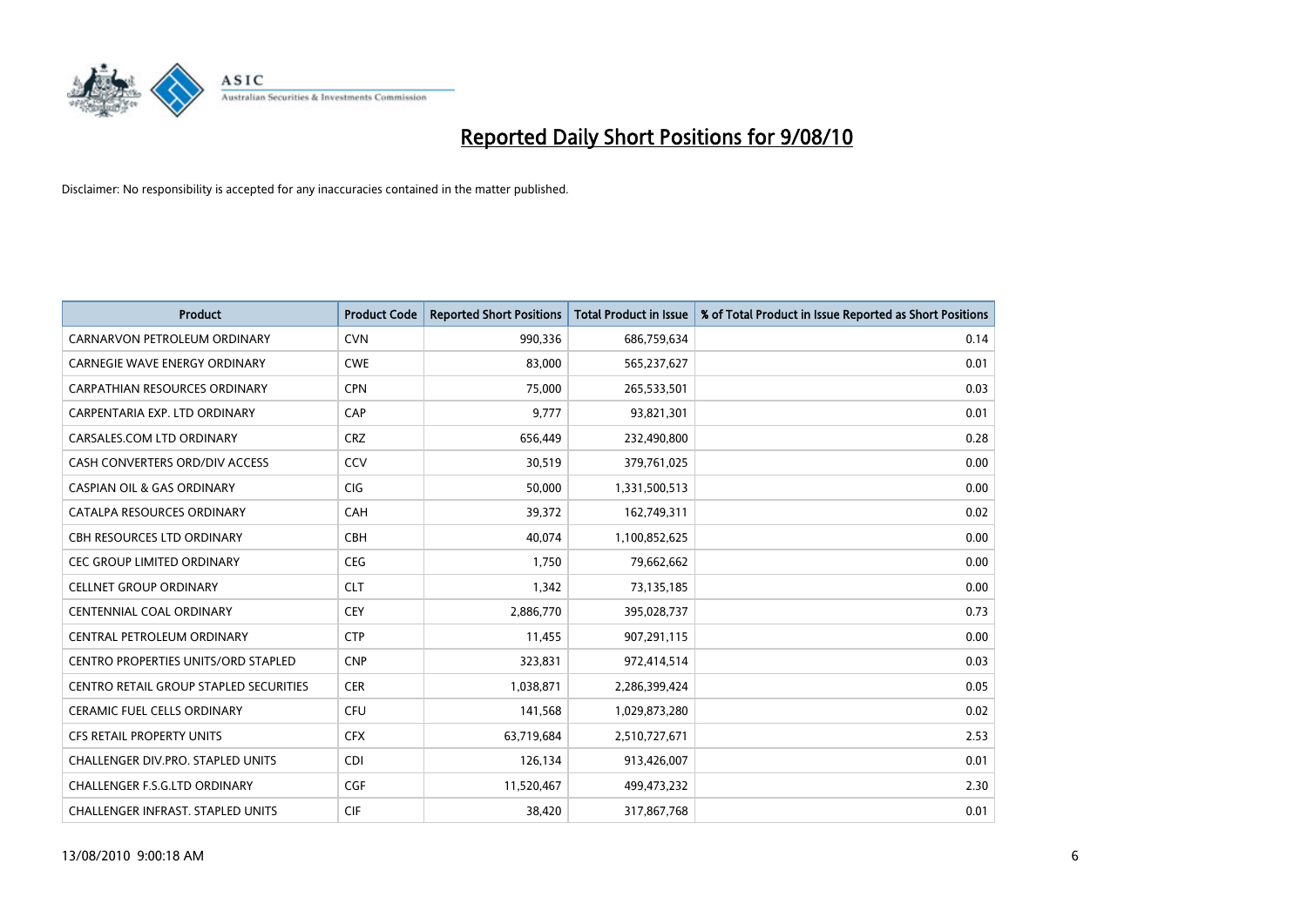

| <b>Product</b>                          | <b>Product Code</b> | <b>Reported Short Positions</b> | <b>Total Product in Issue</b> | % of Total Product in Issue Reported as Short Positions |
|-----------------------------------------|---------------------|---------------------------------|-------------------------------|---------------------------------------------------------|
| <b>CHANDLER MACLEOD LTD ORDINARY</b>    | <b>CMG</b>          | 11,970                          | 421,812,960                   | 0.00                                                    |
| CHARTER HALL GROUP STAPLED US PROHIBIT. | CHC                 | 768,591                         | 1,212,723,832                 | 0.05                                                    |
| <b>CHARTER HALL OFFICE UNIT</b>         | <b>COO</b>          | 1,333,618                       | 4,872,354,215                 | 0.02                                                    |
| <b>CHARTER HALL RETAIL UNITS</b>        | <b>COR</b>          | 2,953,544                       | 1,505,216,260                 | 0.19                                                    |
| CHEMGENEX PHARMACEUT ORDINARY           | <b>CXS</b>          | 221,509                         | 283,348,870                   | 0.08                                                    |
| CITADEL RESOURCE GRP ORDINARY           | CGG                 | 2,699,853                       | 2,367,091,408                 | 0.11                                                    |
| CITIGOLD CORP LTD ORDINARY              | <b>CTO</b>          | 2,098,686                       | 928,565,634                   | 0.23                                                    |
| CLINUVEL PHARMACEUT. ORDINARY           | <b>CUV</b>          | 41,277                          | 303,423,665                   | 0.01                                                    |
| <b>CLOUGH LIMITED ORDINARY</b>          | <b>CLO</b>          | 595,855                         | 768,776,269                   | 0.07                                                    |
| <b>COAL &amp; ALLIED ORDINARY</b>       | <b>CNA</b>          | 209                             | 86,584,735                    | 0.00                                                    |
| COAL OF AFRICA LTD ORDINARY             | <b>CZA</b>          | 316,880                         | 530,514,663                   | 0.06                                                    |
| <b>COALSPUR MINES LTD ORDINARY</b>      | CPL                 | 107,174                         | 363,553,134                   | 0.03                                                    |
| COCA-COLA AMATIL ORDINARY               | <b>CCL</b>          | 3,923,316                       | 754,602,169                   | 0.50                                                    |
| <b>COCHLEAR LIMITED ORDINARY</b>        | <b>COH</b>          | 682,169                         | 56,543,401                    | 1.18                                                    |
| <b>COEUR D'ALENE MINES. CDI 1:1</b>     | <b>CXC</b>          | 1,710                           | 4,434,254                     | 0.04                                                    |
| COFFEY INTERNATIONAL ORDINARY           | COF                 | 17,409                          | 129,035,760                   | 0.01                                                    |
| COMMONWEALTH BANK, ORDINARY             | <b>CBA</b>          | 13,463,021                      | 1,548,777,374                 | 0.83                                                    |
| COMMONWEALTH PROP ORDINARY UNITS        | <b>CPA</b>          | 27,800,357                      | 2,012,803,230                 | 1.38                                                    |
| <b>COMPASS RESOURCES ORDINARY</b>       | <b>CMR</b>          | 101,480                         | 147,402,920                   | 0.07                                                    |
| <b>COMPUTERSHARE LTD ORDINARY</b>       | <b>CPU</b>          | 2.592.797                       | 555,664,059                   | 0.46                                                    |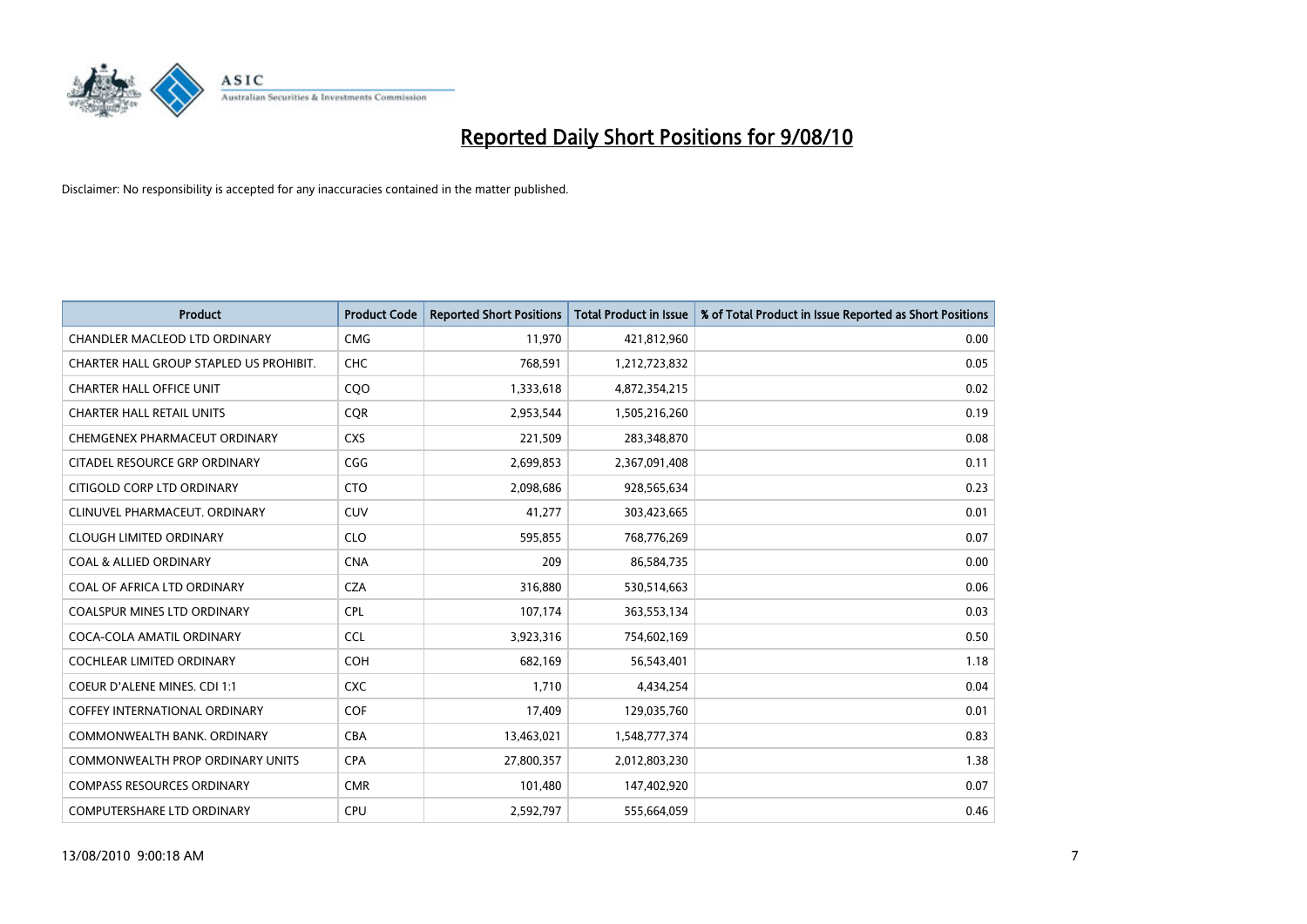

| <b>Product</b>                                  | <b>Product Code</b> | <b>Reported Short Positions</b> | Total Product in Issue | % of Total Product in Issue Reported as Short Positions |
|-------------------------------------------------|---------------------|---------------------------------|------------------------|---------------------------------------------------------|
| <b>CONNECTEAST GROUP STAPLED</b>                | <b>CEU</b>          | 29,975,950                      | 3,940,145,951          | 0.77                                                    |
| CONQUEST MINING ORDINARY                        | <b>COT</b>          | 937,968                         | 353,151,103            | 0.26                                                    |
| CONSOLIDATED MEDIA, ORDINARY                    | <b>CMJ</b>          | 4,448,792                       | 596,758,471            | 0.75                                                    |
| CONTANGO MICROCAP ORDINARY                      | <b>CTN</b>          | 7,500                           | 150,088,688            | 0.00                                                    |
| COOPER ENERGY LTD ORDINARY                      | COE                 | 14,860                          | 292,576,001            | 0.01                                                    |
| <b>COPPER STRIKE LTD ORDINARY</b>               | <b>CSE</b>          | 714                             | 116,455,571            | 0.00                                                    |
| <b>CORPORATE EXPRESS ORDINARY</b>               | <b>CXP</b>          | 148                             | 169,366,966            | 0.00                                                    |
| <b>COUNT FINANCIAL ORDINARY</b>                 | COU                 | 214                             | 258,835,269            | 0.00                                                    |
| CRANE GROUP LIMITED ORDINARY                    | <b>CRG</b>          | 2,520,895                       | 78,286,427             | 3.22                                                    |
| <b>CREDIT SUISSE PL100 ORD/UNITS FULLY PAID</b> | <b>CSW</b>          | 2,018,800                       | 35,844,995             | 5.63                                                    |
| <b>CROMWELL GROUP STAPLED SECURITIES</b>        | <b>CMW</b>          | 700,319                         | 879,834,934            | 0.08                                                    |
| <b>CROWN LIMITED ORDINARY</b>                   | <b>CWN</b>          | 5,303,250                       | 753,555,290            | 0.69                                                    |
| <b>CSG LIMITED ORDINARY</b>                     | CSV                 | 89,786                          | 242,607,695            | 0.04                                                    |
| <b>CSL LIMITED ORDINARY</b>                     | <b>CSL</b>          | 13,421,729                      | 549,694,167            | 2.42                                                    |
| <b>CSR LIMITED ORDINARY</b>                     | <b>CSR</b>          | 10,276,214                      | 1,514,920,814          | 0.68                                                    |
| <b>CUDECO LIMITED ORDINARY</b>                  | CDU                 | 656,012                         | 136,065,740            | 0.48                                                    |
| <b>CUSTOMERS LIMITED ORDINARY</b>               | <b>CUS</b>          | 41,939                          | 135,521,531            | 0.03                                                    |
| DART ENERGY LTD ORDINARY                        | <b>DTE</b>          | 1,326,252                       | 419,748,184            | 0.31                                                    |
| DAVID JONES LIMITED ORDINARY                    | <b>DIS</b>          | 17,515,655                      | 510,945,759            | 3.42                                                    |
| DECMIL GROUP LIMITED ORDINARY                   | <b>DCG</b>          | 17,397                          | 123,754,568            | 0.01                                                    |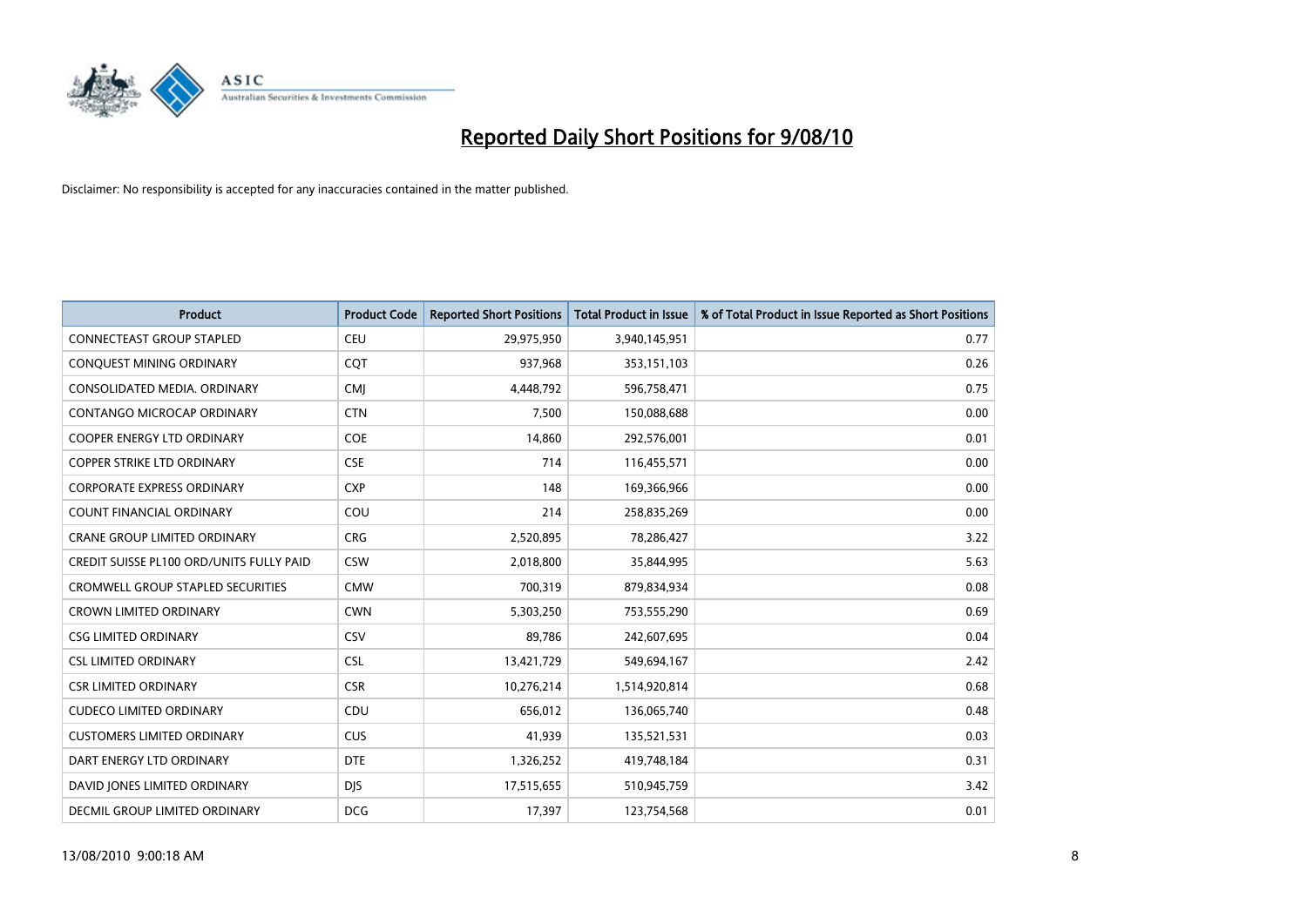

| <b>Product</b>                       | <b>Product Code</b> | <b>Reported Short Positions</b> | Total Product in Issue | % of Total Product in Issue Reported as Short Positions |
|--------------------------------------|---------------------|---------------------------------|------------------------|---------------------------------------------------------|
| DEEP YELLOW LIMITED ORDINARY         | <b>DYL</b>          | 47,612                          | 1,125,814,458          | 0.00                                                    |
| DEVINE LIMITED ORDINARY              | <b>DVN</b>          | 1,000                           | 634,918,223            | 0.00                                                    |
| DEXUS PROPERTY GROUP STAPLED UNITS   | <b>DXS</b>          | 19,532,545                      | 4,820,821,799          | 0.41                                                    |
| DISCOVERY METALS LTD ORDINARY        | <b>DML</b>          | 2,100                           | 302,202,585            | 0.00                                                    |
| DOMINION MINING ORDINARY             | <b>DOM</b>          | 422,825                         | 103,327,059            | 0.40                                                    |
| DOMINO PIZZA ENTERPR ORDINARY        | <b>DMP</b>          | $\overline{2}$                  | 68,280,174             | 0.00                                                    |
| DOWNER EDI LIMITED ORDINARY          | <b>DOW</b>          | 1,940,446                       | 336,582,351            | 0.59                                                    |
| DUET GROUP STAPLED US PROHIBIT.      | <b>DUE</b>          | 408,852                         | 870,559,400            | 0.05                                                    |
| DULUXGROUP LIMITED ORDINARY          | <b>DLX</b>          | 477,620                         | 366,038,208            | 0.11                                                    |
| <b>EASTERN STAR GAS ORDINARY</b>     | <b>ESG</b>          | 6,071,914                       | 872,224,422            | 0.68                                                    |
| EDT RETAIL TRUST UNITS               | <b>EDT</b>          | 99,457                          | 4,700,290,868          | 0.00                                                    |
| <b>ELDERS LIMITED ORDINARY</b>       | <b>ELD</b>          | 9,781,592                       | 448,598,480            | 2.17                                                    |
| ELDORADO GOLD CORP CDI 1:1           | EAU                 | 44,786                          | 22,388,646             | 0.20                                                    |
| ELIXIR PETROLEUM LTD ORDINARY        | <b>EXR</b>          | 324,400                         | 188,988,472            | 0.17                                                    |
| <b>EMECO HOLDINGS ORDINARY</b>       | <b>EHL</b>          | 1,931,101                       | 631,237,586            | 0.30                                                    |
| ENERGY RESOURCES ORDINARY 'A'        | ERA                 | 296,064                         | 190,737,934            | 0.14                                                    |
| <b>ENERGY WORLD CORPOR, ORDINARY</b> | <b>EWC</b>          | 597,426                         | 1,561,166,672          | 0.03                                                    |
| <b>ENTEK ENERGY LTD ORDINARY</b>     | <b>ETE</b>          | 489,903                         | 225,192,535            | 0.22                                                    |
| <b>ENTELLECT SOLUTIONS ORDINARY</b>  | <b>ESN</b>          | 464,050                         | 1,740,334,200          | 0.03                                                    |
| <b>ENVESTRA LIMITED ORDINARY</b>     | <b>ENV</b>          | 803,157                         | 1,386,827,962          | 0.05                                                    |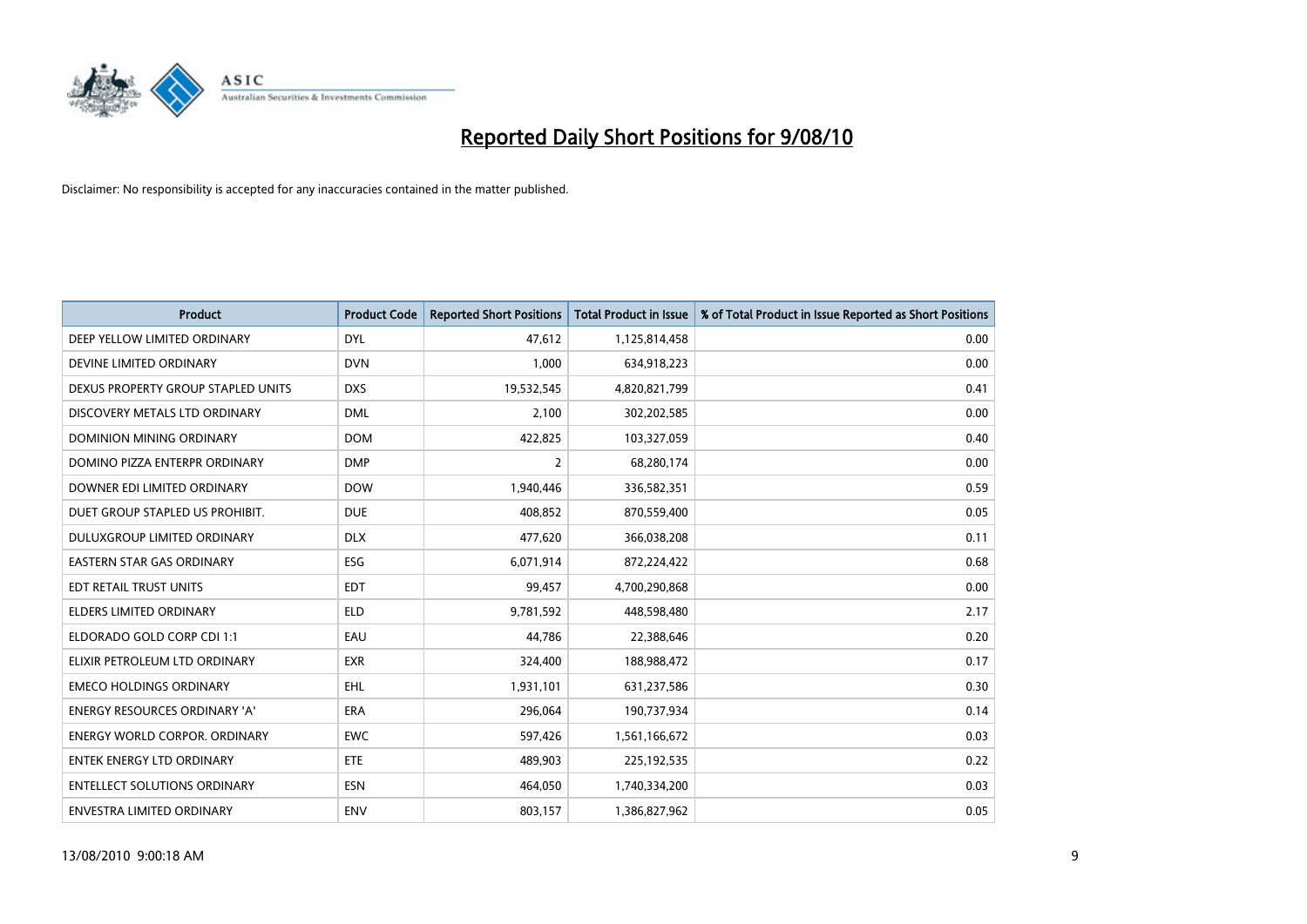

| <b>Product</b>                            | <b>Product Code</b> | <b>Reported Short Positions</b> | <b>Total Product in Issue</b> | % of Total Product in Issue Reported as Short Positions |
|-------------------------------------------|---------------------|---------------------------------|-------------------------------|---------------------------------------------------------|
| EQUINOX MINERALS LTD CHESS DEPOSITARY INT | EON                 | 9,100,079                       | 707,734,878                   | 1.27                                                    |
| ETFS METALS. ETFS GOLD                    | GOLD                | 5,704                           | 4,713,502                     | 0.12                                                    |
| EVEREST FINANCIAL ORDINARY                | <b>EFG</b>          | 4,300                           | 251,442,316                   | 0.00                                                    |
| EXTRACT RESOURCES ORDINARY                | <b>EXT</b>          | 1,790,879                       | 243,252,298                   | 0.72                                                    |
| FAIRFAX MEDIA LTD ORDINARY                | <b>FXI</b>          | 302,214,643                     | 2,351,955,725                 | 12.83                                                   |
| <b>FANTASTIC HOLDINGS ORDINARY</b>        | <b>FAN</b>          | 4,207                           | 102,669,351                   | 0.00                                                    |
| FERRAUS LIMITED ORDINARY                  | <b>FRS</b>          | 370                             | 202,695,137                   | 0.00                                                    |
| FISHER & PAYKEL APP. ORDINARY             | <b>FPA</b>          | 9,183,023                       | 724,235,162                   | 1.27                                                    |
| FISHER & PAYKEL H. ORDINARY               | <b>FPH</b>          | 1,472,724                       | 517,418,502                   | 0.29                                                    |
| FKP PROPERTY GROUP STAPLED SECURITIES     | <b>FKP</b>          | 5,305,474                       | 1,166,821,398                 | 0.45                                                    |
| FLEETWOOD CORP ORDINARY                   | <b>FWD</b>          | 74,922                          | 53,967,182                    | 0.14                                                    |
| FLETCHER BUILDING ORDINARY                | <b>FBU</b>          | 369,764                         | 606,946,993                   | 0.05                                                    |
| FLEXIGROUP LIMITED ORDINARY               | <b>FXL</b>          | 50,997                          | 270,818,164                   | 0.02                                                    |
| <b>FLIGHT CENTRE ORDINARY</b>             | <b>FLT</b>          | 2,500,687                       | 99,782,560                    | 2.51                                                    |
| FLINDERS MINES LTD ORDINARY               | <b>FMS</b>          | 20,752,618                      | 1,820,149,571                 | 1.15                                                    |
| FOCUS MINERALS LTD ORDINARY               | <b>FML</b>          | 2,000                           | 2,865,543,210                 | 0.00                                                    |
| FORTE ENERGY NL ORDINARY                  | <b>FTE</b>          | 2,658,986                       | 580,658,031                   | 0.46                                                    |
| FORTESCUE METALS GRP ORDINARY             | <b>FMG</b>          | 25,465,683                      | 3,107,365,095                 | 0.81                                                    |
| <b>FOSTER'S GROUP ORDINARY</b>            | FGL                 | 8,015,582                       | 1,930,432,682                 | 0.38                                                    |
| FTD CORPORATION ORDINARY                  | <b>FTD</b>          | 8,088                           | 100,421,069                   | 0.01                                                    |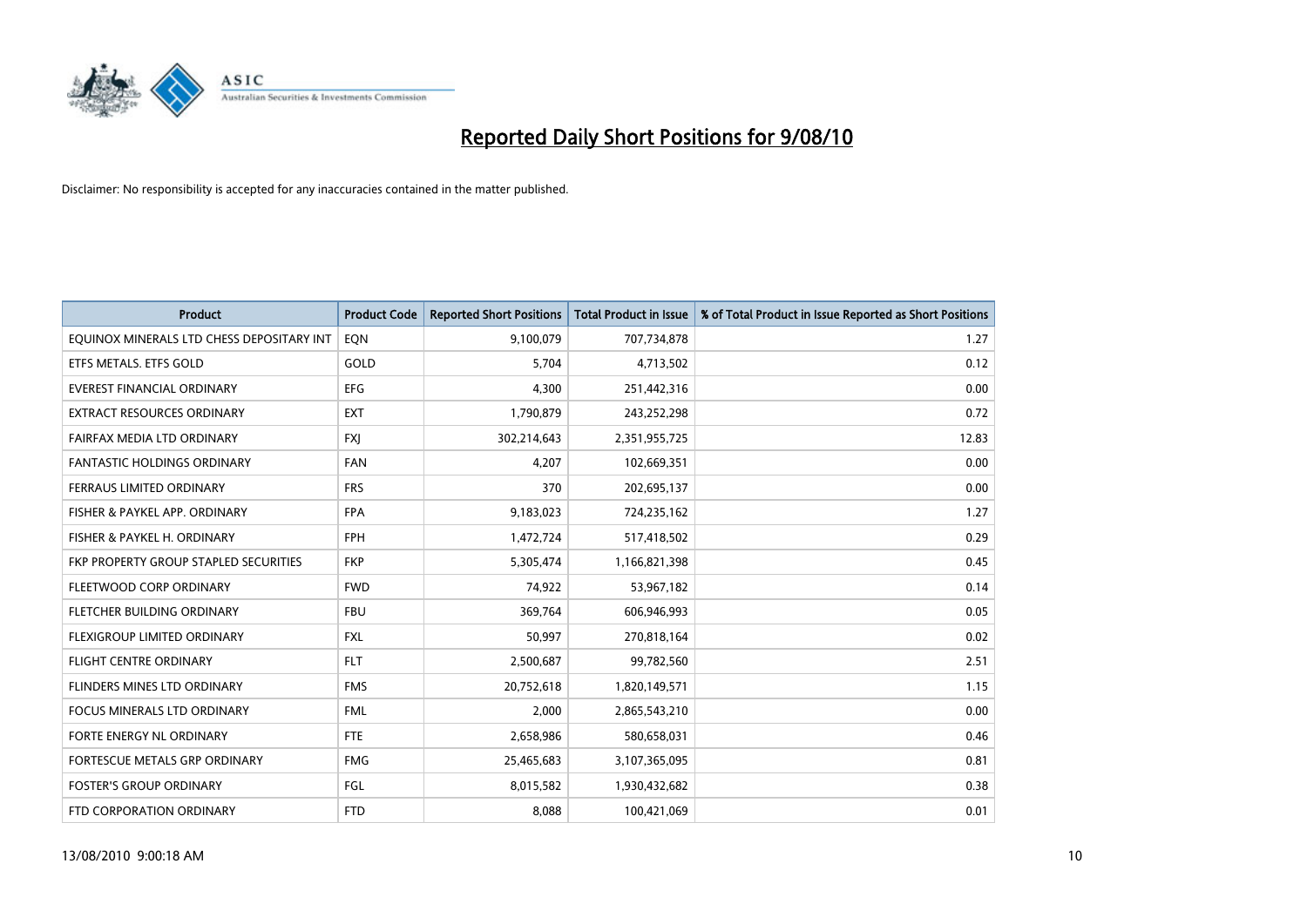

| <b>Product</b>                                   | <b>Product Code</b> | <b>Reported Short Positions</b> | <b>Total Product in Issue</b> | % of Total Product in Issue Reported as Short Positions |
|--------------------------------------------------|---------------------|---------------------------------|-------------------------------|---------------------------------------------------------|
| <b>FUNTASTIC LIMITED ORDINARY</b>                | <b>FUN</b>          | 322,528                         | 340,997,682                   | 0.09                                                    |
| <b>G.U.D. HOLDINGS ORDINARY</b>                  | GUD                 | 139,539                         | 67,703,709                    | 0.20                                                    |
| <b>GALAXY RESOURCES ORDINARY</b>                 | <b>GXY</b>          | 44.860                          | 190,553,358                   | 0.02                                                    |
| <b>GEODYNAMICS LIMITED ORDINARY</b>              | GDY                 | 431,657                         | 292,840,219                   | 0.15                                                    |
| <b>GINDALBIE METALS LTD ORDINARY</b>             | <b>GBG</b>          | 8,537,607                       | 849,478,099                   | 1.00                                                    |
| <b>GIRALIA RESOURCES NL ORDINARY</b>             | <b>GIR</b>          | 316,629                         | 178,325,170                   | 0.17                                                    |
| <b>GLOBAL MINING ORDINARY</b>                    | <b>GMI</b>          | 8.951                           | 199,725,607                   | 0.00                                                    |
| <b>GLOUCESTER COAL ORDINARY</b>                  | GCL                 | 303,588                         | 81,962,133                    | 0.37                                                    |
| <b>GME RESOURCES LTD ORDINARY</b>                | <b>GME</b>          | 800                             | 302,352,750                   | 0.00                                                    |
| <b>GOLDEN GATE PETROL ORDINARY</b>               | GGP                 | 11,538                          | 975,826,623                   | 0.00                                                    |
| <b>GOLDEN WEST RESOURCE ORDINARY</b>             | <b>GWR</b>          | 1,617                           | 164,606,127                   | 0.00                                                    |
| <b>GOODMAN FIELDER, ORDINARY</b>                 | <b>GFF</b>          | 3,591,455                       | 1,380,386,438                 | 0.27                                                    |
| <b>GOODMAN GROUP STAPLED US PROHIBIT.</b>        | <b>GMG</b>          | 10,387,311                      | 6,369,751,394                 | 0.16                                                    |
| <b>GPT GROUP STAPLED SEC.</b>                    | <b>GPT</b>          | 11,003,982                      | 1,855,529,431                 | 0.59                                                    |
| <b>GRAINCORP LIMITED A CLASS ORDINARY</b>        | <b>GNC</b>          | 1,641,746                       | 198,318,900                   | 0.83                                                    |
| <b>GRANGE RESOURCES. ORDINARY</b>                | GRR                 | 1,536,567                       | 1,151,778,896                 | 0.14                                                    |
| <b>GREAT SOUTHERN LTD ORDINARY</b>               | <b>GTP</b>          | 4,908,484                       | 643,234,118                   | 0.76                                                    |
| <b>GREENLAND MIN EN LTD ORDINARY</b>             | GGG                 | 42,900                          | 249,905,308                   | 0.02                                                    |
| <b>GUINNESS PEAT GROUP. CHESS DEPOSITARY INT</b> | <b>GPG</b>          | 55                              | 334,319,260                   | 0.00                                                    |
| <b>GUNNS LIMITED ORDINARY</b>                    | <b>GNS</b>          | 9,460,431                       | 806,734,892                   | 1.17                                                    |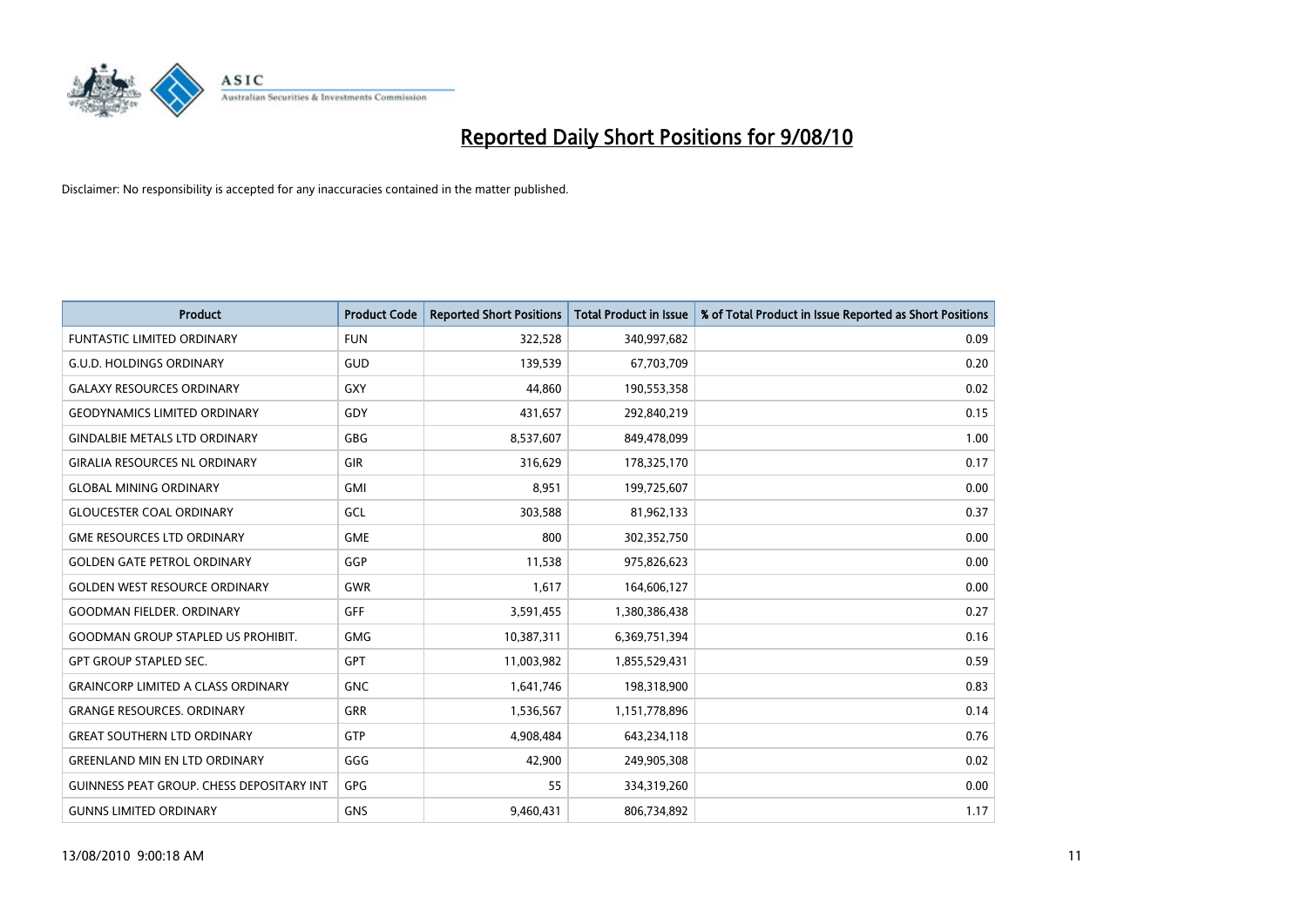

| <b>Product</b>                        | <b>Product Code</b> | <b>Reported Short Positions</b> | <b>Total Product in Issue</b> | % of Total Product in Issue Reported as Short Positions |
|---------------------------------------|---------------------|---------------------------------|-------------------------------|---------------------------------------------------------|
| <b>GWA INTERNATIONAL ORDINARY</b>     | <b>GWT</b>          | 2,336,509                       | 301,102,514                   | 0.78                                                    |
| <b>HARVEY NORMAN ORDINARY</b>         | <b>HVN</b>          | 31,253,937                      | 1,062,316,784                 | 2.95                                                    |
| <b>HASTIE GROUP LIMITED ORDINARY</b>  | <b>HST</b>          | 103,896                         | 239,716,924                   | 0.04                                                    |
| HASTINGS DIVERSIFIED STAPLED SECURITY | <b>HDF</b>          | 264,597                         | 513,336,482                   | 0.04                                                    |
| HEALTHSCOPE LIMITED ORDINARY          | <b>HSP</b>          | 1,289,472                       | 317,335,186                   | 0.41                                                    |
| <b>HEARTWARE INT INC CDI 35:1</b>     | <b>HIN</b>          | 272,008                         | 72,583,000                    | 0.37                                                    |
| <b>HENDERSON GROUP CDI 1:1</b>        | <b>HGG</b>          | 6,180,894                       | 566,751,863                   | 1.09                                                    |
| HFA HOLDINGS LIMITED ORDINARY         | <b>HFA</b>          | 1,887,848                       | 469,330,170                   | 0.39                                                    |
| HIGHLANDS PACIFIC ORDINARY            | <b>HIG</b>          | 2,382,826                       | 669,062,148                   | 0.36                                                    |
| HILLS INDUSTRIES LTD ORDINARY         | <b>HIL</b>          | 2,175,759                       | 248,219,660                   | 0.87                                                    |
| HORIZON OIL LIMITED ORDINARY          | <b>HZN</b>          | 2,489,434                       | 1,126,621,515                 | 0.22                                                    |
| HUNNU COAL LIMITED ORDINARY           | <b>HUN</b>          | 6,983                           | 109,600,002                   | 0.01                                                    |
| <b>ICON ENERGY LIMITED ORDINARY</b>   | <b>ICN</b>          | 350.450                         | 439,801,394                   | 0.09                                                    |
| <b>IINET LIMITED ORDINARY</b>         | <b>IIN</b>          | 1,038,450                       | 151,898,119                   | 0.68                                                    |
| <b>ILUKA RESOURCES ORDINARY</b>       | <b>ILU</b>          | 9,059,687                       | 418,700,517                   | 2.17                                                    |
| <b>IMDEX LIMITED ORDINARY</b>         | <b>IMD</b>          | 334                             | 195,047,128                   | 0.00                                                    |
| IMF (AUSTRALIA) LTD ORDINARY          | <b>IMF</b>          | 380,423                         | 122,496,819                   | 0.31                                                    |
| IMX RESOURCES LTD ORDINARY            | <b>IXR</b>          | 20,000                          | 260,252,803                   | 0.01                                                    |
| <b>INCITEC PIVOT ORDINARY</b>         | <b>IPL</b>          | 10,252,065                      | 1,628,730,107                 | 0.63                                                    |
| <b>INDAGO RESOURCES LTD ORDINARY</b>  | <b>IDG</b>          | 8.179                           | 99,449,536                    | 0.01                                                    |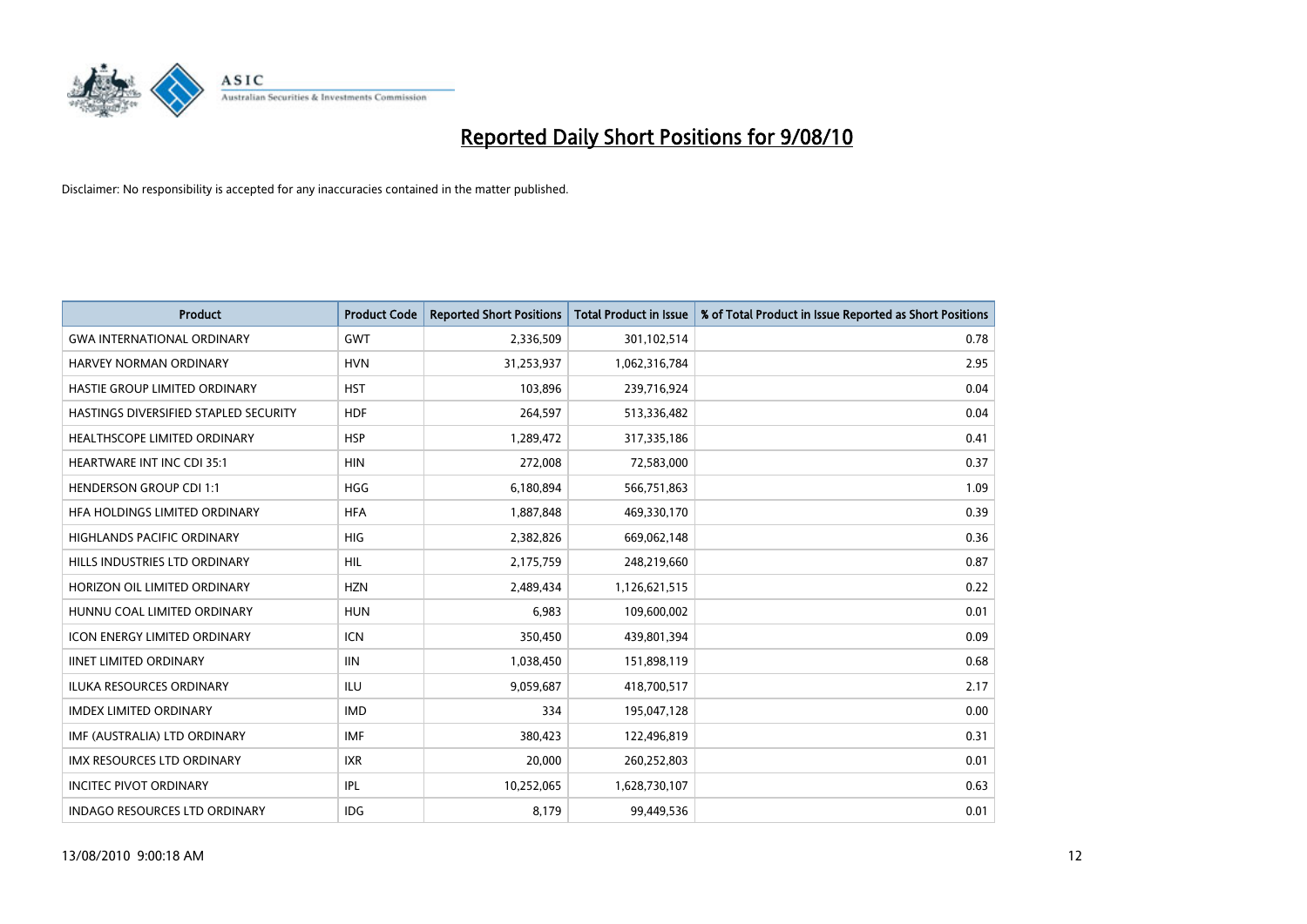

| <b>Product</b>                      | <b>Product Code</b> | <b>Reported Short Positions</b> | <b>Total Product in Issue</b> | % of Total Product in Issue Reported as Short Positions |
|-------------------------------------|---------------------|---------------------------------|-------------------------------|---------------------------------------------------------|
| <b>INDEPENDENCE GROUP ORDINARY</b>  | <b>IGO</b>          | 154,288                         | 113,813,539                   | 0.14                                                    |
| INDOPHIL RESOURCES ORDINARY         | <b>IRN</b>          | 289,850                         | 423,428,803                   | 0.06                                                    |
| <b>INDUSTREA LIMITED ORDINARY</b>   | IDL                 | 1,113,488                       | 956,668,877                   | 0.10                                                    |
| INFIGEN ENERGY STAPLED SECURITIES   | <b>IFN</b>          | 5,477,258                       | 760,374,428                   | 0.72                                                    |
| ING INDUSTRIAL FUND UNITS           | <b>IIF</b>          | 7,678,557                       | 2,592,249,647                 | 0.28                                                    |
| ING OFFICE FUND STAPLED SECURITIES  | <b>IOF</b>          | 882,286                         | 2,729,071,212                 | 0.03                                                    |
| ING RE COM GROUP STAPLED SECURITIES | <b>ILF</b>          | 9,075                           | 441,029,194                   | 0.00                                                    |
| INNAMINCKA PETROLEUM ORDINARY       | <b>INP</b>          | 14,205                          | 261,548,890                   | 0.01                                                    |
| <b>INSURANCE AUSTRALIA ORDINARY</b> | <b>IAG</b>          | 5,776,838                       | 2,078,994,021                 | 0.24                                                    |
| INTEGRA MINING LTD, ORDINARY        | <b>IGR</b>          | 1,583,078                       | 755,792,394                   | 0.20                                                    |
| INTOLL GROUP STAPLED SECURITIES     | <b>ITO</b>          | 508,360                         | 2,261,732,048                 | 0.02                                                    |
| <b>INTREPID MINES ORDINARY</b>      | <b>IAU</b>          | 190,448                         | 429,946,319                   | 0.04                                                    |
| <b>INVOCARE LIMITED ORDINARY</b>    | <b>IVC</b>          | 1,060,559                       | 102,069,091                   | 1.03                                                    |
| ION LIMITED ORDINARY                | <b>ION</b>          | 164,453                         | 256,365,105                   | 0.06                                                    |
| <b>IOOF HOLDINGS LTD ORDINARY</b>   | <b>IFL</b>          | 1,595,163                       | 229,794,395                   | 0.68                                                    |
| IRESS MARKET TECH. ORDINARY         | <b>IRE</b>          | 1,134,194                       | 126,018,142                   | 0.90                                                    |
| <b>IRON ORE HOLDINGS ORDINARY</b>   | <b>IOH</b>          | 46,361                          | 135,374,850                   | 0.03                                                    |
| <b>ISHARES MSCI EAFE CDI 1:1</b>    | <b>IVE</b>          | 78,119                          | 590,400,000                   | 0.01                                                    |
| ISHARES MSCI EM MKTS CDI 1:1        | <b>IEM</b>          | 63,587                          | 425,700,000                   | 0.01                                                    |
| <b>ISOFT GROUP LIMITED ORDINARY</b> | <b>ISF</b>          | 13,918,911                      | 1,050,497,291                 | 1.32                                                    |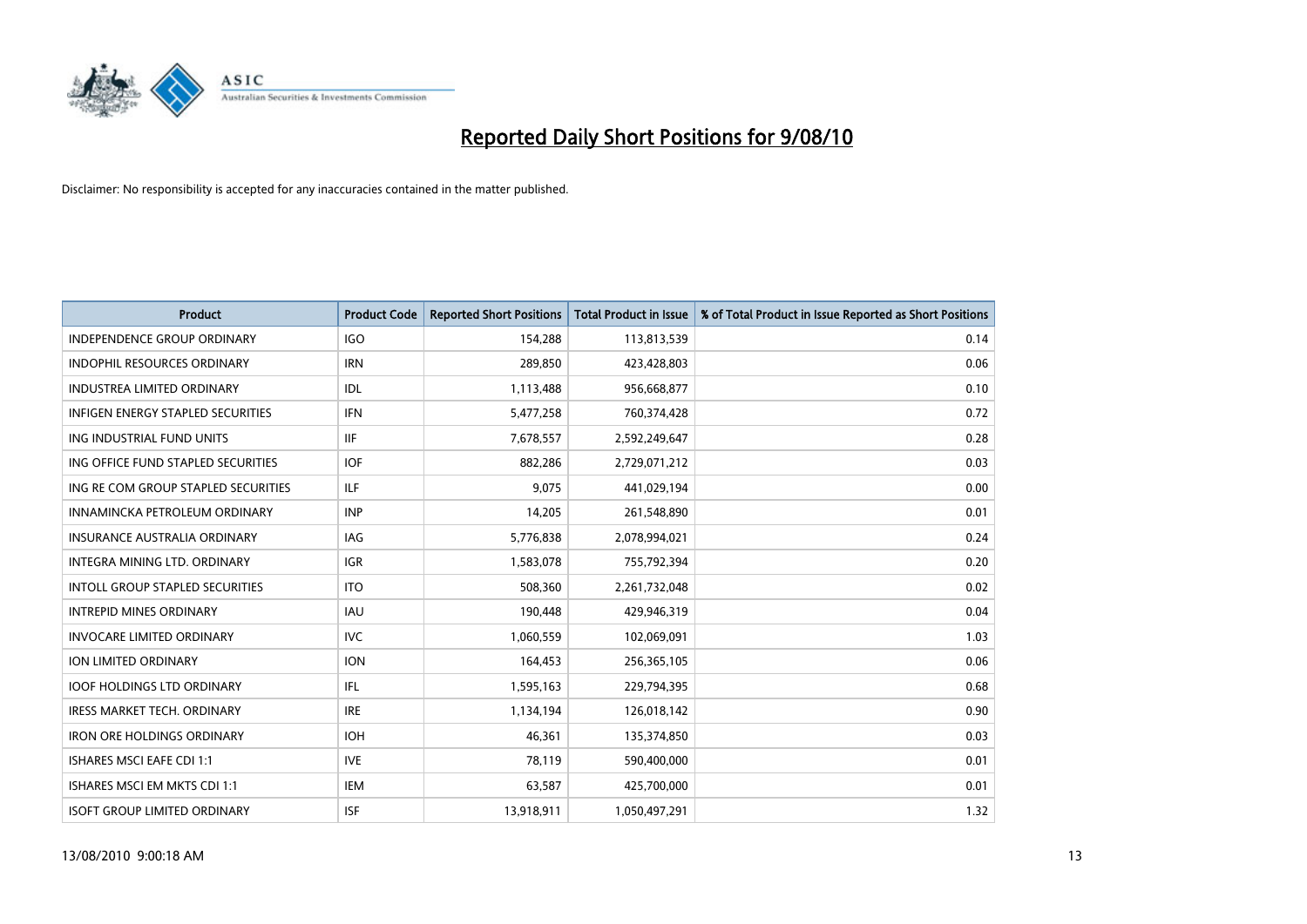

| <b>Product</b>                                  | <b>Product Code</b> | <b>Reported Short Positions</b> | <b>Total Product in Issue</b> | % of Total Product in Issue Reported as Short Positions |
|-------------------------------------------------|---------------------|---------------------------------|-------------------------------|---------------------------------------------------------|
| <b>IVANHOE AUSTRALIA ORDINARY</b>               | <b>IVA</b>          | 317,182                         | 71,055,953                    | 0.45                                                    |
| <b>JABIRU METALS LTD ORDINARY</b>               | <b>JML</b>          | 490,181                         | 552,619,180                   | 0.08                                                    |
| <b>JAMES HARDIE INDUST CHESS DEPOSITARY INT</b> | <b>IHX</b>          | 14,900,365                      | 435,438,790                   | 3.41                                                    |
| <b>JAMESON RESOURCES ORDINARY</b>               | JAL                 | 1,600,000                       | 63,885,910                    | 2.50                                                    |
| <b>JB HI-FI LIMITED ORDINARY</b>                | <b>IBH</b>          | 3,565,933                       | 108,344,987                   | 3.32                                                    |
| <b>KAGARA LTD ORDINARY</b>                      | KZL                 | 4,675,925                       | 674,489,717                   | 0.68                                                    |
| KAROON GAS AUSTRALIA ORDINARY                   | <b>KAR</b>          | 120,586                         | 177,546,198                   | 0.06                                                    |
| KATHMANDU HOLD LTD ORDINARY                     | <b>KMD</b>          | 70,180                          | 200,000,000                   | 0.04                                                    |
| <b>KEYBRIDGE CAPITAL ORDINARY</b>               | <b>KBC</b>          | 5,999                           | 172,070,564                   | 0.00                                                    |
| KIMBERLEY METALS LTD ORDINARY                   | <b>KBL</b>          | 2,609                           | 94,490,816                    | 0.00                                                    |
| KINGSGATE CONSOLID. ORDINARY                    | <b>KCN</b>          | 362,794                         | 100,725,449                   | 0.35                                                    |
| LEIGHTON HOLDINGS ORDINARY                      | LEI                 | 2,379,049                       | 300,692,299                   | 0.77                                                    |
| LEND LEASE GROUP UNIT/ORD STAPLED               | LLC                 | 389,288                         | 565,558,754                   | 0.07                                                    |
| LIHIR GOLD LIMITED. ORDINARY                    | LGL                 | 10,090,743                      | 2,368,729,935                 | 0.43                                                    |
| LINC ENERGY LTD ORDINARY                        | <b>LNC</b>          | 2,212,266                       | 494,652,399                   | 0.44                                                    |
| LYNAS CORPORATION ORDINARY                      | <b>LYC</b>          | 8,357,287                       | 1,655,499,093                 | 0.49                                                    |
| MAC SERVICES (THE) ORDINARY                     | <b>MSL</b>          | 23,637                          | 165,966,692                   | 0.01                                                    |
| MACARTHUR COAL ORDINARY                         | <b>MCC</b>          | 809,615                         | 254,333,109                   | 0.31                                                    |
| <b>MACMAHON HOLDINGS ORDINARY</b>               | <b>MAH</b>          | 6,882,788                       | 733,711,705                   | 0.92                                                    |
| MACO ATLAS ROADS GRP ORDINARY STAPLED           | <b>MOA</b>          | 1,731,564                       | 452,345,907                   | 0.39                                                    |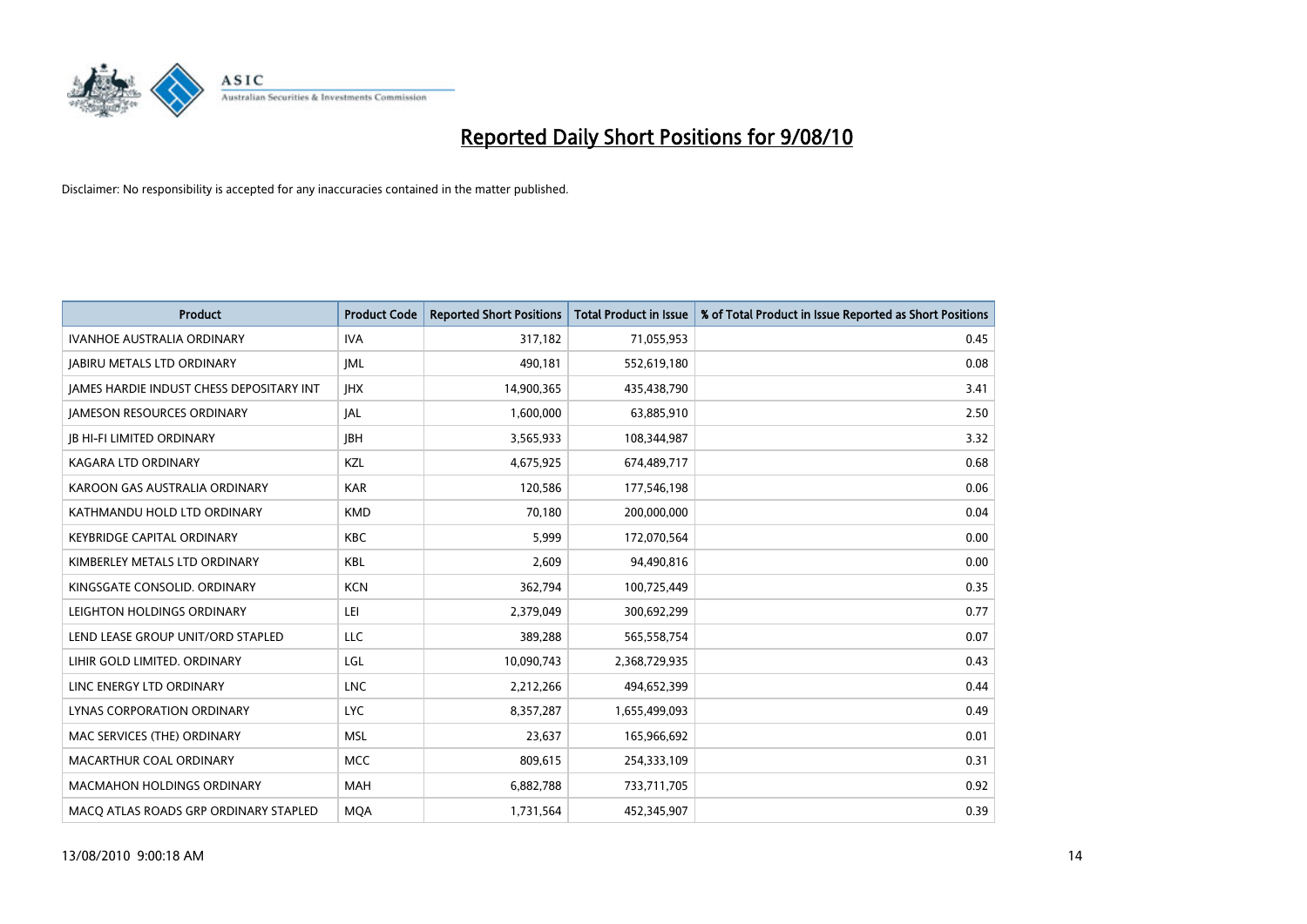

| <b>Product</b>                  | <b>Product Code</b> | <b>Reported Short Positions</b> | Total Product in Issue | % of Total Product in Issue Reported as Short Positions |
|---------------------------------|---------------------|---------------------------------|------------------------|---------------------------------------------------------|
| MACQUARIE GROUP LTD ORDINARY    | <b>MQG</b>          | 4,816,111                       | 345,489,546            | 1.40                                                    |
| MANTRA RESOURCES ORDINARY       | <b>MRU</b>          | 42,605                          | 130,229,188            | 0.03                                                    |
| MAP GROUP STAPLED US PROHIBIT.  | <b>MAP</b>          | 7,717,411                       | 1,861,210,782          | 0.41                                                    |
| <b>MARION ENERGY ORDINARY</b>   | <b>MAE</b>          | 374,994                         | 429,822,043            | 0.09                                                    |
| <b>MCPHERSON'S LTD ORDINARY</b> | <b>MCP</b>          | 8,228                           | 71,651,758             | 0.01                                                    |
| MEDUSA MINING LTD ORDINARY      | <b>MML</b>          | 15,615                          | 187,584,911            | 0.00                                                    |
| MELBOURNE IT LIMITED ORDINARY   | <b>MLB</b>          | 167,431                         | 79,569,967             | 0.21                                                    |
| MEO AUSTRALIA LTD ORDINARY      | <b>MEO</b>          | 282,620                         | 477,220,955            | 0.05                                                    |
| <b>MERMAID MARINE ORDINARY</b>  | <b>MRM</b>          | 271,773                         | 186,884,825            | 0.14                                                    |
| METALS X LIMITED ORDINARY       | <b>MLX</b>          | 326,940                         | 1,365,661,782          | 0.03                                                    |
| METCASH LIMITED ORDINARY        | <b>MTS</b>          | 17,500,800                      | 767,055,221            | 2.26                                                    |
| METGASCO LIMITED ORDINARY       | <b>MEL</b>          | 235,435                         | 249,006,674            | 0.09                                                    |
| MICLYN EXP OFFSHR ORDINARY      | <b>MIO</b>          | 199,999                         | 271,700,000            | 0.07                                                    |
| MINARA RESOURCES ORDINARY       | <b>MRE</b>          | 2,461,644                       | 1,167,783,517          | 0.21                                                    |
| MINCOR RESOURCES NL ORDINARY    | <b>MCR</b>          | 1,494,354                       | 200,184,686            | 0.74                                                    |
| MINERAL DEPOSITS ORDINARY       | <b>MDL</b>          | 1,506,122                       | 580,576,525            | 0.24                                                    |
| MINERAL RESOURCES. ORDINARY     | <b>MIN</b>          | 337,511                         | 161,853,768            | 0.20                                                    |
| MIRABELA NICKEL LTD ORDINARY    | <b>MBN</b>          | 7,992,241                       | 367, 162, 725          | 2.15                                                    |
| MIRVAC GROUP STAPLED SECURITIES | <b>MGR</b>          | 2,327,687                       | 3,266,304,329          | 0.07                                                    |
| MITCHELL COMMUNITCA. ORDINARY   | <b>MCU</b>          | 200,000                         | 301,761,208            | 0.07                                                    |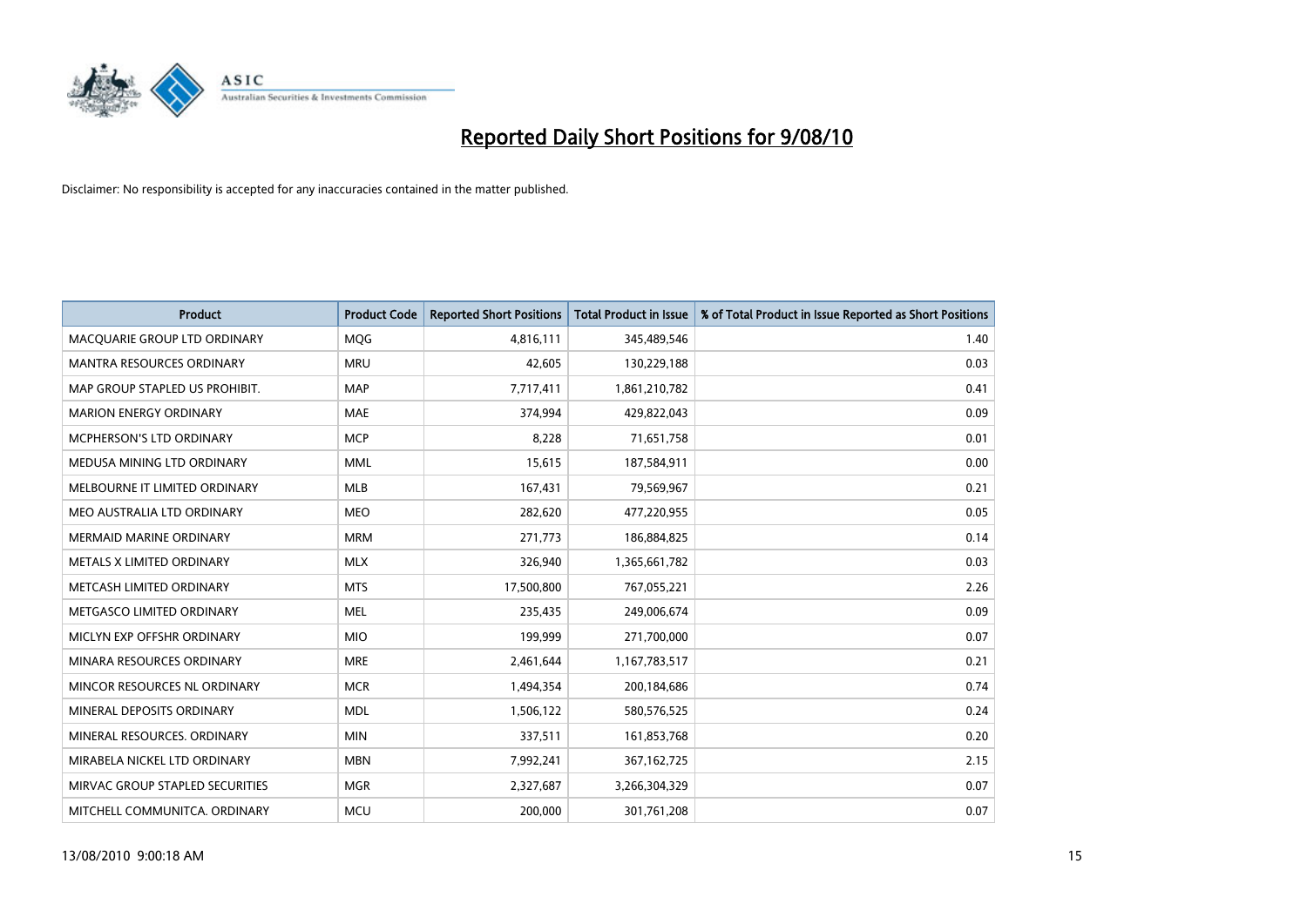

| <b>Product</b>                    | <b>Product Code</b> | <b>Reported Short Positions</b> | Total Product in Issue | % of Total Product in Issue Reported as Short Positions |
|-----------------------------------|---------------------|---------------------------------|------------------------|---------------------------------------------------------|
| MOLOPO ENERGY LTD ORDINARY        | <b>MPO</b>          | 243,355                         | 250,822,584            | 0.10                                                    |
| MOLY MINES LIMITED ORDINARY       | <b>MOL</b>          | 196,014                         | 363,916,323            | 0.05                                                    |
| MONADELPHOUS GROUP ORDINARY       | <b>MND</b>          | 1,067,052                       | 86,459,327             | 1.22                                                    |
| MORTGAGE CHOICE LTD ORDINARY      | <b>MOC</b>          | 240                             | 119,617,705            | 0.00                                                    |
| MOSAIC OIL NL ORDINARY            | <b>MOS</b>          | 41,742                          | 821,710,775            | 0.01                                                    |
| <b>MOUNT GIBSON IRON ORDINARY</b> | <b>MGX</b>          | 2,192,030                       | 1,079,570,693          | 0.21                                                    |
| MURCHISON METALS LTD ORDINARY     | <b>MMX</b>          | 3,293,760                       | 435,384,268            | 0.75                                                    |
| MYER HOLDINGS LTD ORDINARY        | <b>MYR</b>          | 12,333,272                      | 581,517,884            | 2.11                                                    |
| <b>MYSTATE LIMITED ORDINARY</b>   | <b>MYS</b>          | 1,400                           | 67,411,055             | 0.00                                                    |
| NATIONAL AUST. BANK ORDINARY      | <b>NAB</b>          | 14,204,828                      | 2,133,245,479          | 0.65                                                    |
| NATURAL FUEL LIMITED ORDINARY     | <b>NFL</b>          |                                 | 506,612,127            | 0.00                                                    |
| NAVITAS LIMITED ORDINARY          | <b>NVT</b>          | 776,993                         | 342,361,526            | 0.22                                                    |
| NEPTUNE MARINE ORDINARY           | <b>NMS</b>          | 995,811                         | 429,842,672            | 0.22                                                    |
| NEW HOPE CORPORATION ORDINARY     | <b>NHC</b>          | 212,030                         | 827,730,549            | 0.02                                                    |
| NEWCREST MINING ORDINARY          | <b>NCM</b>          | 30,250,929                      | 483,499,363            | 6.25                                                    |
| NEWS CORP A NON-VOTING CDI        | <b>NWSLV</b>        | 492,141                         | 1,824,472,286          | 0.02                                                    |
| NEWS CORP B VOTING CDI            | <b>NWS</b>          | 7,503,785                       | 798,520,953            | 0.93                                                    |
| NEXBIS LIMITED ORDINARY           | <b>NBS</b>          | 63,733                          | 498,972,940            | 0.01                                                    |
| NEXUS ENERGY LIMITED ORDINARY     | <b>NXS</b>          | 4,530,526                       | 988,257,304            | 0.45                                                    |
| NIB HOLDINGS LIMITED ORDINARY     | <b>NHF</b>          | 448,276                         | 495,431,427            | 0.09                                                    |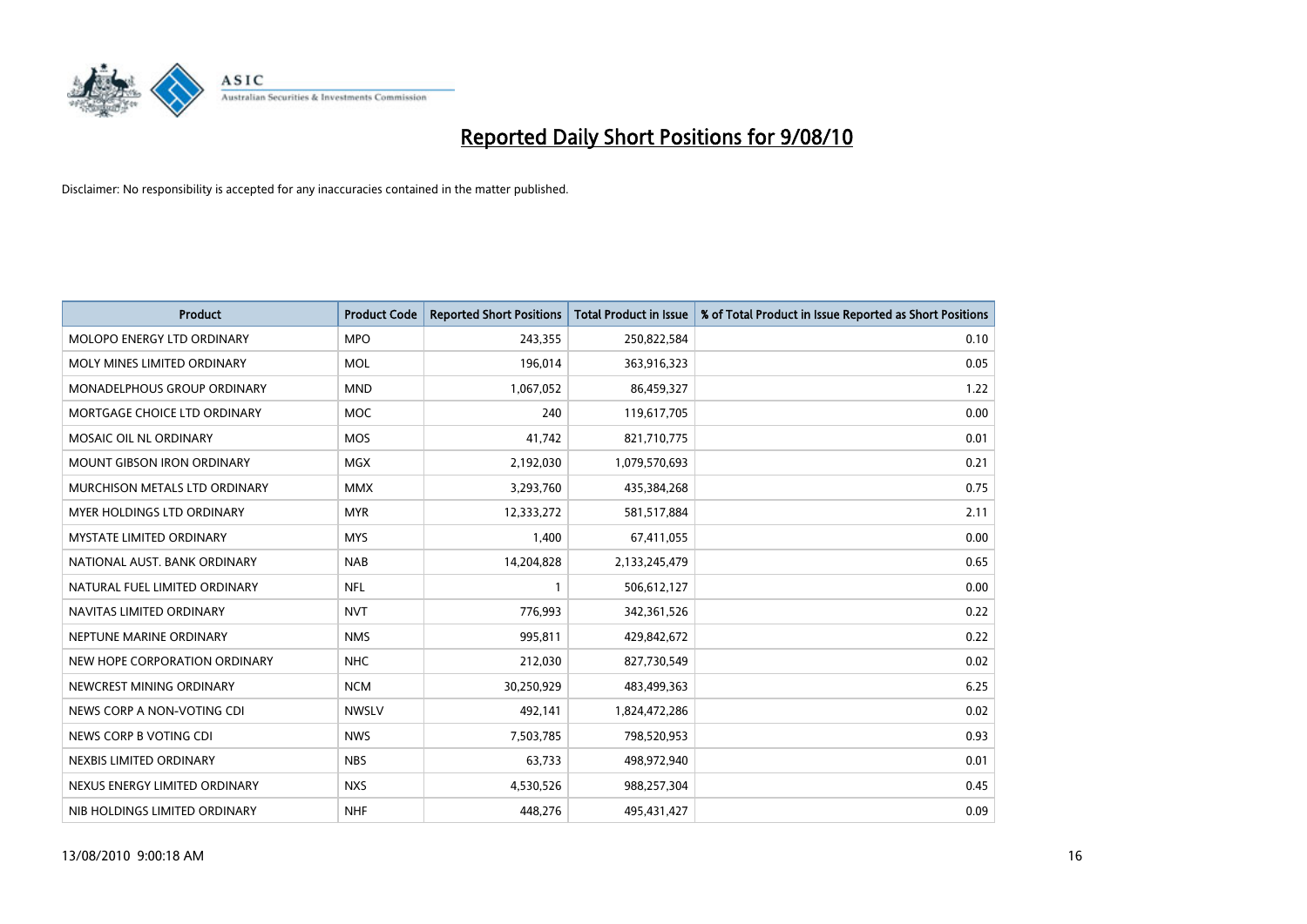

| <b>Product</b>                        | <b>Product Code</b> | <b>Reported Short Positions</b> | Total Product in Issue | % of Total Product in Issue Reported as Short Positions |
|---------------------------------------|---------------------|---------------------------------|------------------------|---------------------------------------------------------|
| NICK SCALI LIMITED ORDINARY           | <b>NCK</b>          | 35,846                          | 81,000,000             | 0.04                                                    |
| NIDO PETROLEUM ORDINARY               | <b>NDO</b>          | 253,463                         | 1,080,658,378          | 0.02                                                    |
| NKWE PLATINUM 10C US COMMON           | <b>NKP</b>          | 55,766                          | 559,451,184            | 0.01                                                    |
| NORTHERN CREST ORDINARY               | <b>NOC</b>          | 24,345                          | 116,074,781            | 0.02                                                    |
| NORTHERN IRON LTD ORDINARY            | <b>NFE</b>          | 676,839                         | 292,204,786            | 0.22                                                    |
| NOVOGEN LIMITED ORDINARY              | <b>NRT</b>          | 21,500                          | 102,125,894            | 0.02                                                    |
| NRW HOLDINGS LIMITED ORDINARY         | <b>NWH</b>          | 532,344                         | 251,223,000            | 0.21                                                    |
| NUFARM LIMITED ORDINARY               | <b>NUF</b>          | 3,200,581                       | 261,775,731            | 1.23                                                    |
| OAKTON LIMITED ORDINARY               | <b>OKN</b>          | 522,661                         | 91,987,235             | 0.56                                                    |
| OCEANAGOLD CORP. CHESS DEPOSITARY INT | <b>OGC</b>          | 418,147                         | 228,198,170            | 0.19                                                    |
| OCEANIA CAPITAL LTD ORDINARY          | <b>OCP</b>          | 2,500                           | 91,921,295             | 0.00                                                    |
| OIL SEARCH LTD ORDINARY               | OSH                 | 6,486,139                       | 1,308,279,222          | 0.47                                                    |
| OM HOLDINGS LIMITED ORDINARY          | OMH                 | 847,631                         | 498,485,150            | 0.16                                                    |
| <b>ONESTEEL LIMITED ORDINARY</b>      | OST                 | 7,162,863                       | 1,331,583,166          | 0.53                                                    |
| ORICA LIMITED ORDINARY                | ORI                 | 1,545,037                       | 362,100,430            | 0.41                                                    |
| ORIGIN ENERGY ORDINARY                | <b>ORG</b>          | 2,699,223                       | 880,668,872            | 0.30                                                    |
| OROCOBRE LIMITED ORDINARY             | <b>ORE</b>          | 9,111                           | 91,056,426             | 0.01                                                    |
| OTTO ENERGY LIMITED ORDINARY          | <b>OEL</b>          | 109,204                         | 1,134,540,071          | 0.01                                                    |
| OZ MINERALS ORDINARY                  | OZL                 | 73,380,712                      | 3,121,339,730          | 2.34                                                    |
| <b>PACIFIC BRANDS ORDINARY</b>        | <b>PBG</b>          | 3,847,019                       | 931,386,248            | 0.41                                                    |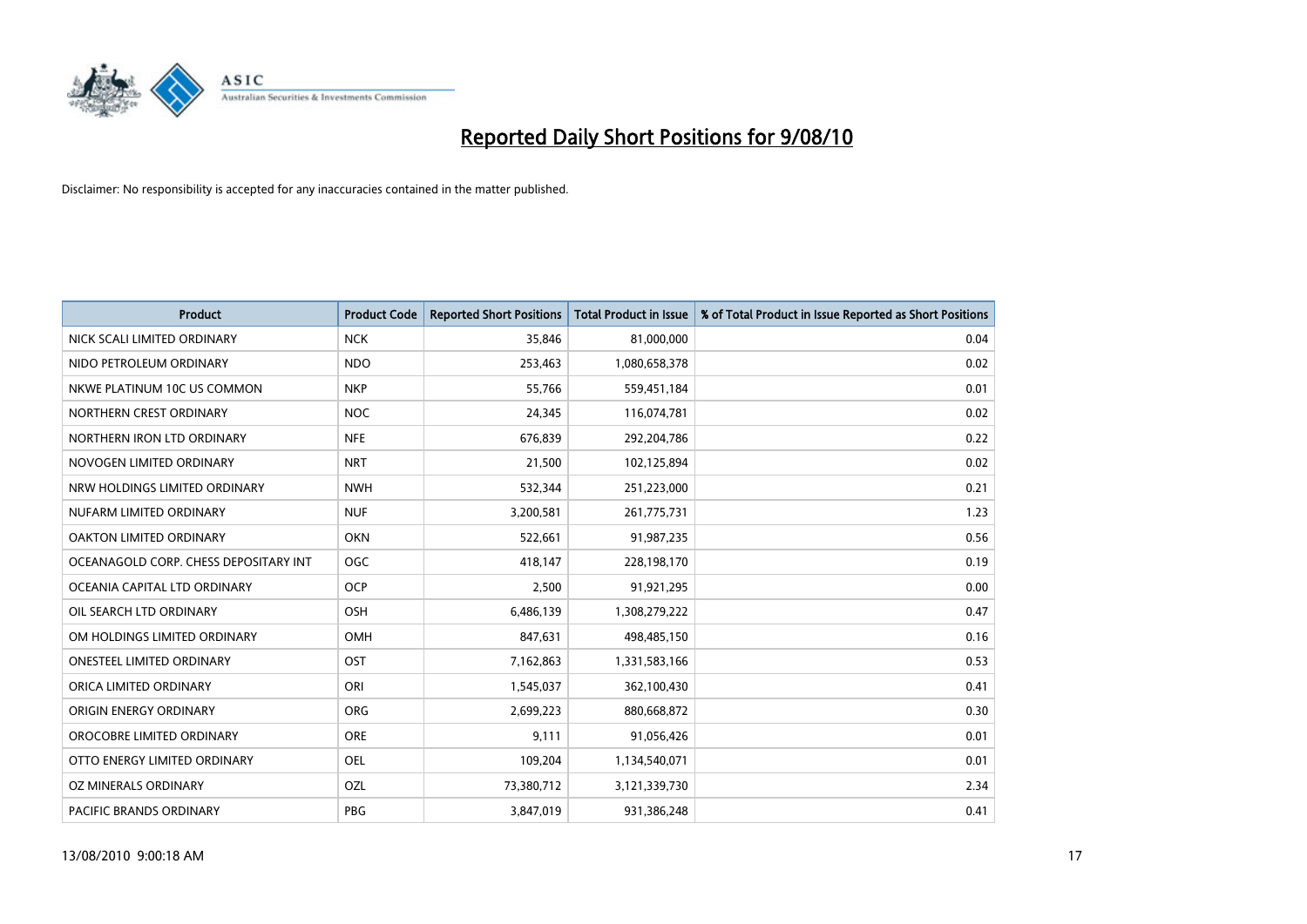

| <b>Product</b>                          | <b>Product Code</b> | <b>Reported Short Positions</b> | <b>Total Product in Issue</b> | % of Total Product in Issue Reported as Short Positions |
|-----------------------------------------|---------------------|---------------------------------|-------------------------------|---------------------------------------------------------|
| PALADIN ENERGY LTD ORDINARY             | <b>PDN</b>          | 19,864,641                      | 717,892,802                   | 2.76                                                    |
| PAN PACIFIC PETROL. ORDINARY            | <b>PPP</b>          | 21,527                          | 588,612,110                   | 0.00                                                    |
| PANAUST LIMITED ORDINARY                | <b>PNA</b>          | 9,440,180                       | 2,953,925,939                 | 0.30                                                    |
| PANORAMIC RESOURCES ORDINARY            | PAN                 | 33,245                          | 205,262,842                   | 0.01                                                    |
| PAPERLINX LIMITED ORDINARY              | <b>PPX</b>          | 10,471,324                      | 603,580,761                   | 1.72                                                    |
| PAPERLINX SPS TRUST STEP UP PERP. PREF. | <b>PXUPA</b>        | 5,000                           | 2,850,000                     | 0.18                                                    |
| PATTIES FOODS LTD ORDINARY              | PFL                 |                                 | 138,908,853                   | 0.00                                                    |
| PEET LIMITED ORDINARY                   | <b>PPC</b>          | 149,404                         | 300,681,486                   | 0.05                                                    |
| PENINSULA MINERALS ORDINARY             | <b>PEN</b>          | 5,000                           | 1,629,749,898                 | 0.00                                                    |
| PERILYA LIMITED ORDINARY                | PEM                 | 549,235                         | 526,075,563                   | 0.11                                                    |
| PERPETUAL LIMITED ORDINARY              | <b>PPT</b>          | 1,944,423                       | 43,417,478                    | 4.49                                                    |
| PERSEUS MINING LTD ORDINARY             | PRU                 | 53,484                          | 421,257,088                   | 0.01                                                    |
| PETSEC ENERGY ORDINARY                  | <b>PSA</b>          | 223,332                         | 231,283,622                   | 0.10                                                    |
| PHARMAXIS LTD ORDINARY                  | <b>PXS</b>          | 1,170,212                       | 225,721,734                   | 0.52                                                    |
| PHOTON GROUP LTD ORDINARY               | <b>PGA</b>          | 965,265                         | 187,440,645                   | 0.51                                                    |
| PIKE RIVER COAL ORDINARY                | <b>PRC</b>          | 376,320                         | 404,971,067                   | 0.09                                                    |
| PLATINUM ASSET ORDINARY                 | <b>PTM</b>          | 1,189,214                       | 561,347,878                   | 0.20                                                    |
| PLATINUM AUSTRALIA ORDINARY             | <b>PLA</b>          | 5,707,160                       | 321,130,521                   | 1.77                                                    |
| PLATINUM CAPITAL LTD ORDINARY           | <b>PMC</b>          |                                 | 162,258,814                   | 0.00                                                    |
| PMP LIMITED ORDINARY                    | <b>PMP</b>          | 1,251,972                       | 335,338,483                   | 0.37                                                    |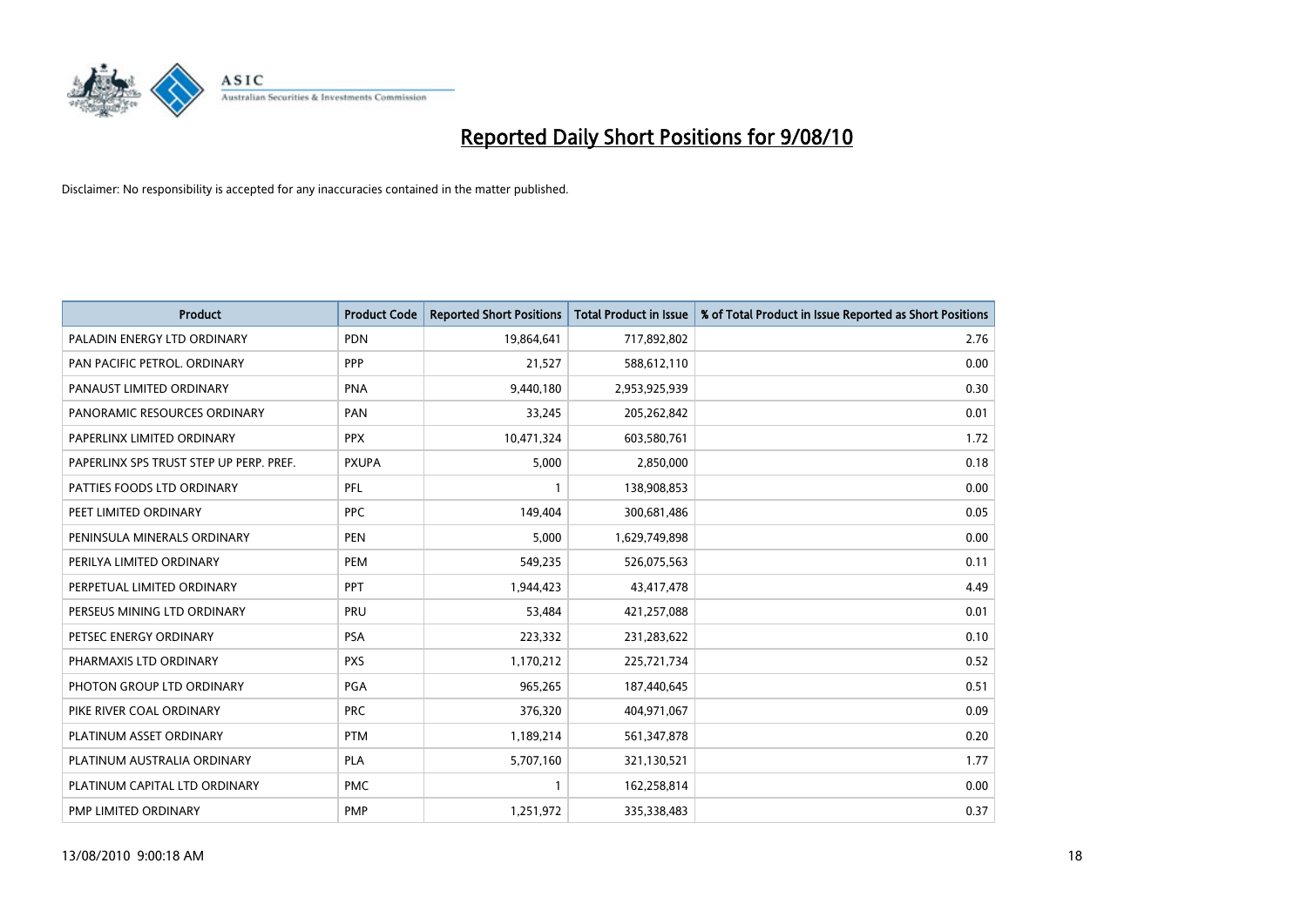

| <b>Product</b>                       | <b>Product Code</b> | <b>Reported Short Positions</b> | <b>Total Product in Issue</b> | % of Total Product in Issue Reported as Short Positions |
|--------------------------------------|---------------------|---------------------------------|-------------------------------|---------------------------------------------------------|
| PORT BOUVARD LIMITED ORDINARY        | PBD                 | 6.754                           | 593,868,295                   | 0.00                                                    |
| PREMIER INVESTMENTS ORDINARY         | <b>PMV</b>          | 33,191                          | 155,030,045                   | 0.02                                                    |
| PRIMARY HEALTH CARE ORDINARY         | PRY                 | 8,330,114                       | 491,428,342                   | 1.70                                                    |
| PRIME INFR GROUP. STAPLED SECURITIES | PIH                 | 1,358,069                       | 351,776,795                   | 0.37                                                    |
| PRIME MEDIA GRP LTD ORDINARY         | PRT                 | 2                               | 366,330,303                   | 0.00                                                    |
| PRIMEAG AUSTRALIA ORDINARY           | PAG                 | 329,557                         | 150,569,976                   | 0.22                                                    |
| PROGEN PHARMACEUTIC ORDINARY         | <b>PGL</b>          | 151,596                         | 24,709,097                    | 0.61                                                    |
| PROGRAMMED ORDINARY                  | <b>PRG</b>          | 312,550                         | 118,169,908                   | 0.27                                                    |
| <b>PSIVIDA CORP CDI 1:1</b>          | <b>PVA</b>          | 6.878                           | 7,849,757                     | 0.09                                                    |
| <b>QANTAS AIRWAYS ORDINARY</b>       | QAN                 | 8,964,410                       | 2,265,123,620                 | 0.38                                                    |
| <b>OBE INSURANCE GROUP ORDINARY</b>  | <b>OBE</b>          | 17,788,109                      | 1,035,071,131                 | 1.71                                                    |
| RAMELIUS RESOURCES ORDINARY          | <b>RMS</b>          | 12,533                          | 291,200,265                   | 0.00                                                    |
| RAMSAY HEALTH CARE ORDINARY          | <b>RHC</b>          | 1,814,468                       | 202,081,252                   | 0.89                                                    |
| RANGE RESOURCES LTD ORDINARY         | <b>RRS</b>          | 1,250,000                       | 1,052,019,983                 | 0.12                                                    |
| <b>RCR TOMLINSON ORDINARY</b>        | <b>RCR</b>          | 68.067                          | 131,860,172                   | 0.05                                                    |
| <b>REA GROUP ORDINARY</b>            | <b>REA</b>          | 263                             | 128,439,366                   | 0.00                                                    |
| RED FORK ENERGY ORDINARY             | <b>RFE</b>          | 7,696                           | 139,535,000                   | 0.01                                                    |
| <b>REDFLEX HOLDINGS ORDINARY</b>     | <b>RDF</b>          | 27,009                          | 110,010,757                   | 0.02                                                    |
| REECE AUSTRALIA LTD. ORDINARY        | <b>REH</b>          | 6,316                           | 99,600,000                    | 0.01                                                    |
| REED RESOURCES LTD ORDINARY          | <b>RDR</b>          | 268,205                         | 192,271,768                   | 0.14                                                    |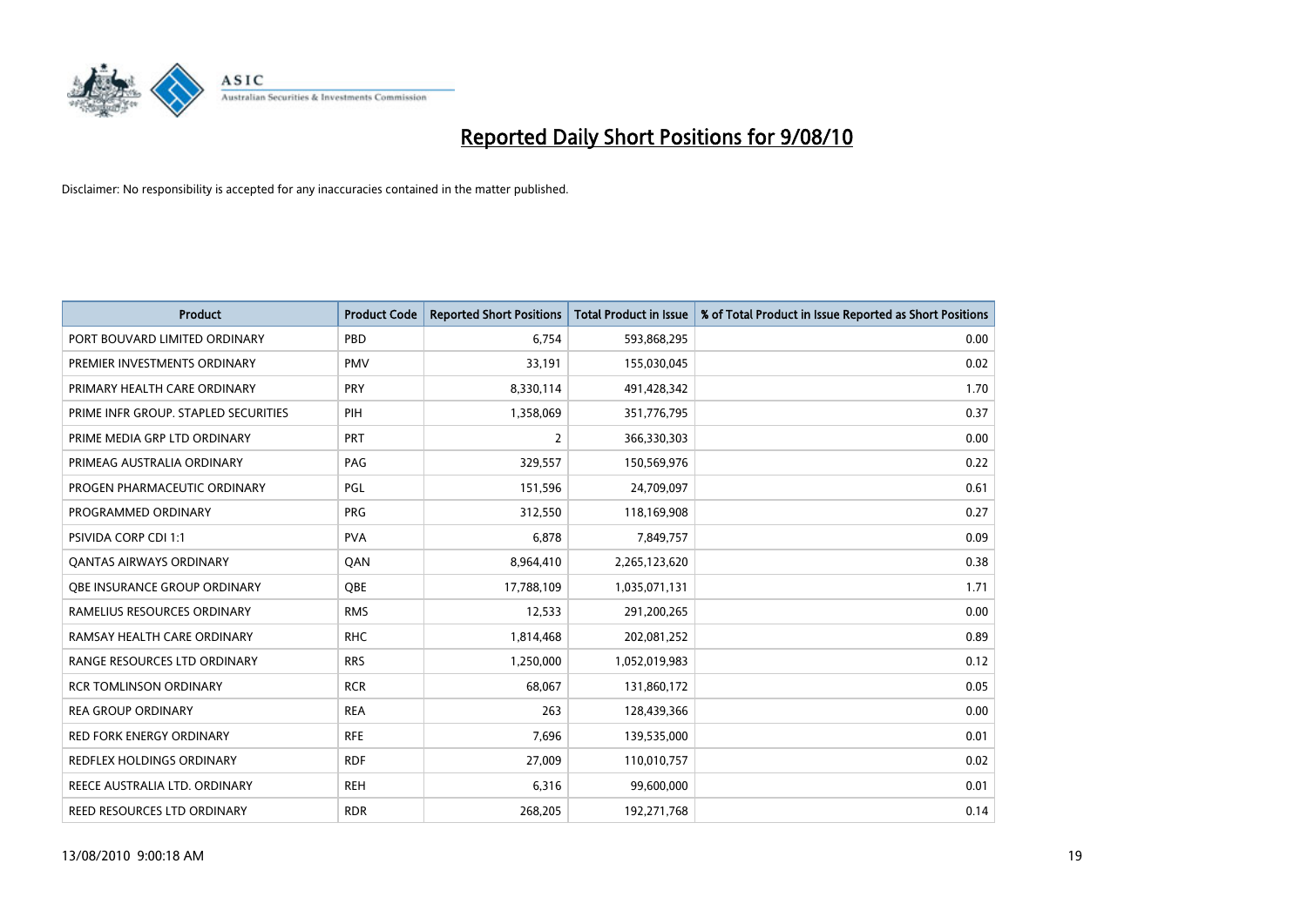

| <b>Product</b>                      | <b>Product Code</b> | <b>Reported Short Positions</b> | <b>Total Product in Issue</b> | % of Total Product in Issue Reported as Short Positions |
|-------------------------------------|---------------------|---------------------------------|-------------------------------|---------------------------------------------------------|
| <b>REGIS RESOURCES ORDINARY</b>     | <b>RRL</b>          | 92,486                          | 414,452,125                   | 0.02                                                    |
| RESMED INC CDI 10:1                 | <b>RMD</b>          | 1,230,861                       | 772,670,160                   | 0.16                                                    |
| <b>RESOLUTE MINING ORDINARY</b>     | <b>RSG</b>          | 243,662                         | 392,586,434                   | 0.07                                                    |
| <b>RESOURCE GENERATION ORDINARY</b> | <b>RES</b>          | 157,911                         | 164,412,477                   | 0.10                                                    |
| REVERSE CORP LIMITED ORDINARY       | <b>REF</b>          | 25,141                          | 92,382,175                    | 0.03                                                    |
| RHG LIMITED ORDINARY                | <b>RHG</b>          | 13,020                          | 317,910,688                   | 0.00                                                    |
| <b>RIDLEY CORPORATION ORDINARY</b>  | <b>RIC</b>          | 80,932                          | 307,817,071                   | 0.03                                                    |
| RIO TINTO LIMITED ORDINARY          | <b>RIO</b>          | 11,222,412                      | 606,831,240                   | 1.85                                                    |
| <b>RIVERCITY MOTORWAY STAPLED</b>   | <b>RCY</b>          | 3,897,254                       | 957,010,115                   | 0.40                                                    |
| RIVERSDALE MINING ORDINARY          | <b>RIV</b>          | 156,348                         | 229,636,018                   | 0.07                                                    |
| ROC OIL COMPANY ORDINARY            | <b>ROC</b>          | 1,640,854                       | 713,154,560                   | 0.22                                                    |
| <b>RURALCO HOLDINGS ORDINARY</b>    | <b>RHL</b>          | 6,330                           | 55,019,284                    | 0.01                                                    |
| SAI GLOBAL LIMITED ORDINARY         | SAI                 | 7,864                           | 192,253,351                   | 0.00                                                    |
| SALMAT LIMITED ORDINARY             | <b>SLM</b>          | 95,615                          | 159,131,983                   | 0.06                                                    |
| SANDFIRE RESOURCES ORDINARY         | <b>SFR</b>          | 106,626                         | 131,534,760                   | 0.08                                                    |
| <b>SANTOS LTD ORDINARY</b>          | <b>STO</b>          | 1,189,301                       | 832,568,323                   | 0.13                                                    |
| SARACEN MINERAL ORDINARY            | SAR                 | 92,824                          | 491,818,083                   | 0.02                                                    |
| SEDGMAN LIMITED ORDINARY            | <b>SDM</b>          | 150,000                         | 205,986,681                   | 0.07                                                    |
| SEEK LIMITED ORDINARY               | <b>SEK</b>          | 4,806,269                       | 336,584,488                   | 1.41                                                    |
| SENETAS CORPORATION ORDINARY        | <b>SEN</b>          | 756,999                         | 461,522,263                   | 0.16                                                    |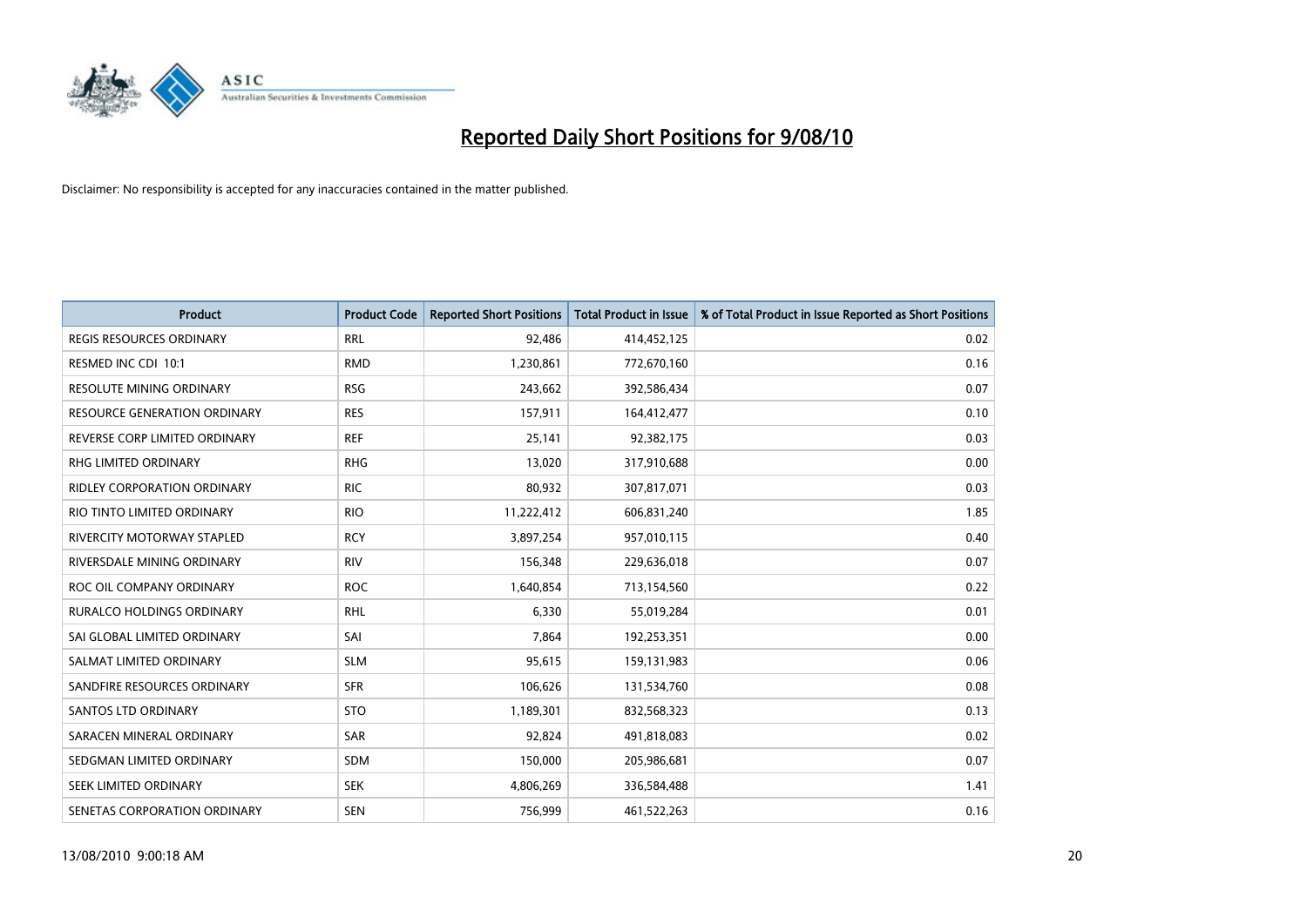

| <b>Product</b>                           | <b>Product Code</b> | <b>Reported Short Positions</b> | <b>Total Product in Issue</b> | % of Total Product in Issue Reported as Short Positions |
|------------------------------------------|---------------------|---------------------------------|-------------------------------|---------------------------------------------------------|
| SERVCORP LIMITED ORDINARY                | SRV                 | 269,517                         | 98,440,807                    | 0.27                                                    |
| SERVICE STREAM ORDINARY                  | <b>SSM</b>          | 344,663                         | 283,418,867                   | 0.12                                                    |
| SEVEN GROUP HOLDINGS ORDINARY            | <b>SVW</b>          | 1,245,346                       | 305,410,281                   | 0.40                                                    |
| SIGMA PHARMACEUTICAL ORDINARY            | <b>SIP</b>          | 9,255,513                       | 1,178,626,572                 | 0.79                                                    |
| SILEX SYSTEMS ORDINARY                   | <b>SLX</b>          | 188,815                         | 149,296,747                   | 0.13                                                    |
| SILVER LAKE RESOURCE ORDINARY            | <b>SLR</b>          | 129,093                         | 178,757,838                   | 0.08                                                    |
| SIMS METAL MGMT LTD ORDINARY             | SGM                 | 1,222,475                       | 203,891,295                   | 0.60                                                    |
| SINGAPORE TELECOMM. CHESS DEPOSITARY INT | SGT                 | 5,222,349                       | 404,134,884                   | 1.31                                                    |
| SKILLED GROUP LTD ORDINARY               | <b>SKE</b>          | 154,239                         | 190,738,408                   | 0.07                                                    |
| SKY CITY ENTERTAIN, ORDINARY             | <b>SKC</b>          | 7,342,167                       | 575,114,687                   | 1.27                                                    |
| <b>SKY NETWORK ORDINARY</b>              | <b>SKT</b>          | 862,690                         | 389,139,785                   | 0.22                                                    |
| SMS MANAGEMENT, ORDINARY                 | <b>SMX</b>          | 8,811                           | 67,182,500                    | 0.02                                                    |
| SONIC HEALTHCARE ORDINARY                | <b>SHL</b>          | 3,591,093                       | 388,429,875                   | 0.92                                                    |
| SOUL PATTINSON (W.H) ORDINARY            | SOL                 | 12,735                          | 238,640,580                   | 0.00                                                    |
| SP AUSNET STAPLED SECURITIES             | SPN                 | 5,419,087                       | 2,748,353,504                 | 0.19                                                    |
| SPARK INFRASTRUCTURE STAPLED SECURITIES  | SKI                 | 6,399,469                       | 1,031,911,394                 | 0.62                                                    |
| SPDR 200 FUND ETF UNITS                  | <b>STW</b>          | 8                               | 58,028,081                    | 0.00                                                    |
| SPECIALTY FASHION ORDINARY               | <b>SFH</b>          | 1,005,833                       | 190,964,693                   | 0.52                                                    |
| SPHERE MINERALS LTD ORDINARY             | <b>SPH</b>          | 75,000                          | 171,348,151                   | 0.04                                                    |
| SPOTLESS GROUP LTD ORDINARY              | <b>SPT</b>          | 854.548                         | 259,309,656                   | 0.32                                                    |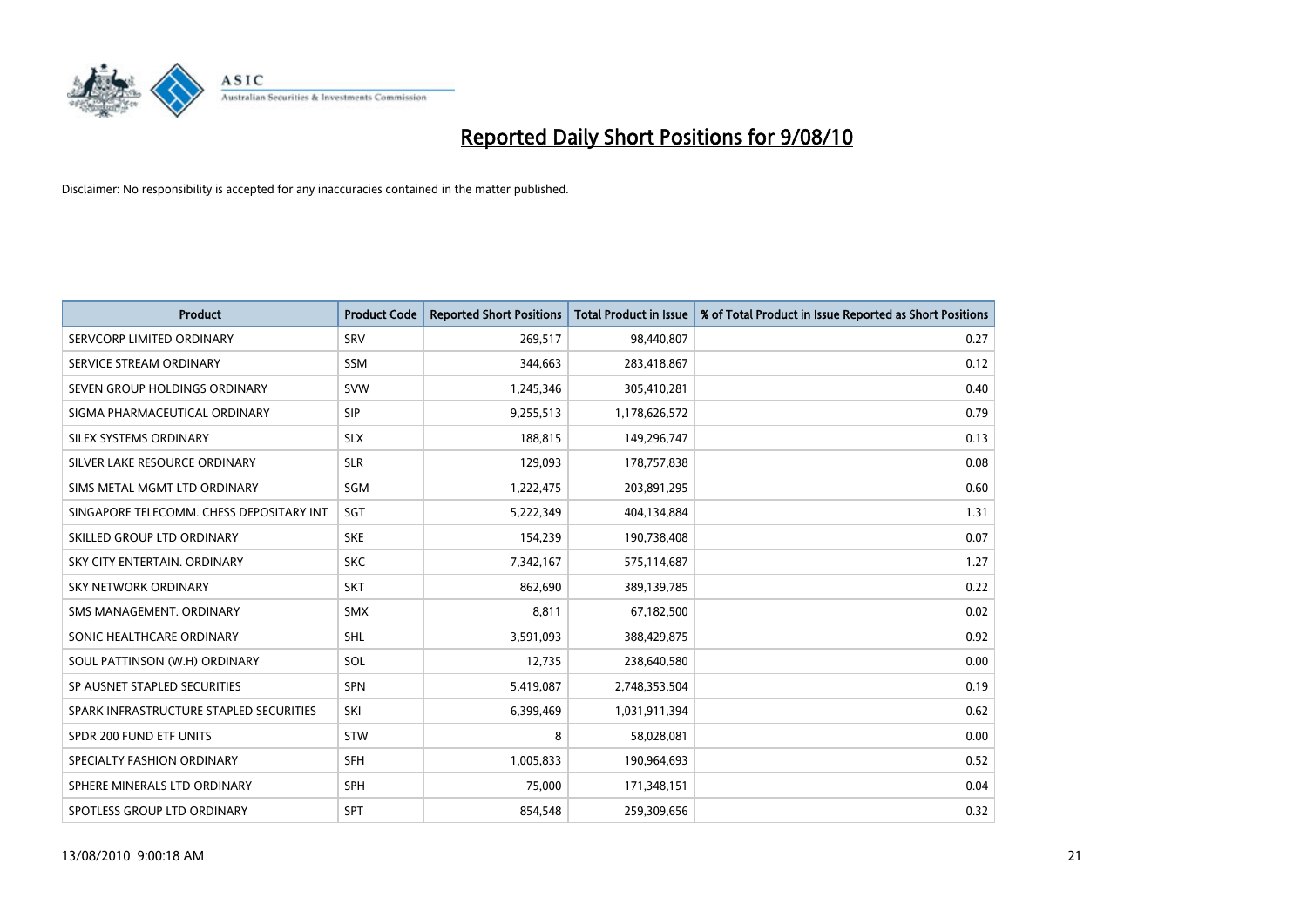

| <b>Product</b>                       | <b>Product Code</b> | <b>Reported Short Positions</b> | Total Product in Issue | % of Total Product in Issue Reported as Short Positions |
|--------------------------------------|---------------------|---------------------------------|------------------------|---------------------------------------------------------|
| ST BARBARA LIMITED ORDINARY          | SBM                 | 25,468,010                      | 1,953,168,407          | 1.30                                                    |
| STAGING CONNECTIONS ORDINARY         | <b>STG</b>          | 2,917,189                       | 783,175,134            | 0.37                                                    |
| STH AMERICAN COR LTD ORDINARY        | SAY                 | 9,200                           | 206,832,027            | 0.00                                                    |
| STHN CROSS MEDIA ORDINARY            | SXL                 | 145,685                         | 378,827,750            | 0.03                                                    |
| STOCKLAND UNITS/ORD STAPLED          | SGP                 | 12,452,731                      | 2,383,036,717          | 0.51                                                    |
| STRAITS RESOURCES ORDINARY           | SRL                 | 5,164,130                       | 255,203,613            | 2.02                                                    |
| <b>STW COMMUNICATIONS ORDINARY</b>   | SGN                 | 92,779                          | 364,310,964            | 0.02                                                    |
| SUNCORP-METWAY, ORDINARY             | SUN                 | 1,375,375                       | 1,281,390,524          | 0.10                                                    |
| SUNDANCE RESOURCES ORDINARY          | <b>SDL</b>          | 15,237,903                      | 2,709,995,932          | 0.55                                                    |
| SUNLAND GROUP LTD ORDINARY           | <b>SDG</b>          | 60,916                          | 251,107,692            | 0.01                                                    |
| SUPER CHEAP AUTO GRP ORDINARY        | <b>SUL</b>          | 343,007                         | 127,532,302            | 0.27                                                    |
| SWICK MINING ORDINARY                | <b>SWK</b>          | 1,548                           | 236,724,970            | 0.00                                                    |
| SYMEX HOLDINGS ORDINARY              | <b>SYM</b>          | 6.633                           | 125,037,628            | 0.01                                                    |
| <b>TABCORP HOLDINGS LTD ORDINARY</b> | <b>TAH</b>          | 14,487,711                      | 612,625,759            | 2.37                                                    |
| <b>TALENT2 INTERNATION ORDINARY</b>  | <b>TWO</b>          | $\overline{7}$                  | 141,089,346            | 0.00                                                    |
| TAP OIL LIMITED ORDINARY             | <b>TAP</b>          | 15,015                          | 156,485,921            | 0.01                                                    |
| TASSAL GROUP LIMITED ORDINARY        | <b>TGR</b>          | 2,249,920                       | 144,197,882            | 1.55                                                    |
| TATTS GROUP LTD ORDINARY             | <b>TTS</b>          | 7,011,850                       | 1,281,937,479          | 0.54                                                    |
| <b>TECHNOLOGY ONE ORDINARY</b>       | <b>TNE</b>          | 579                             | 300,303,455            | 0.00                                                    |
| <b>TELECOM CORPORATION ORDINARY</b>  | <b>TEL</b>          | 42,618,039                      | 1,920,694,831          | 2.19                                                    |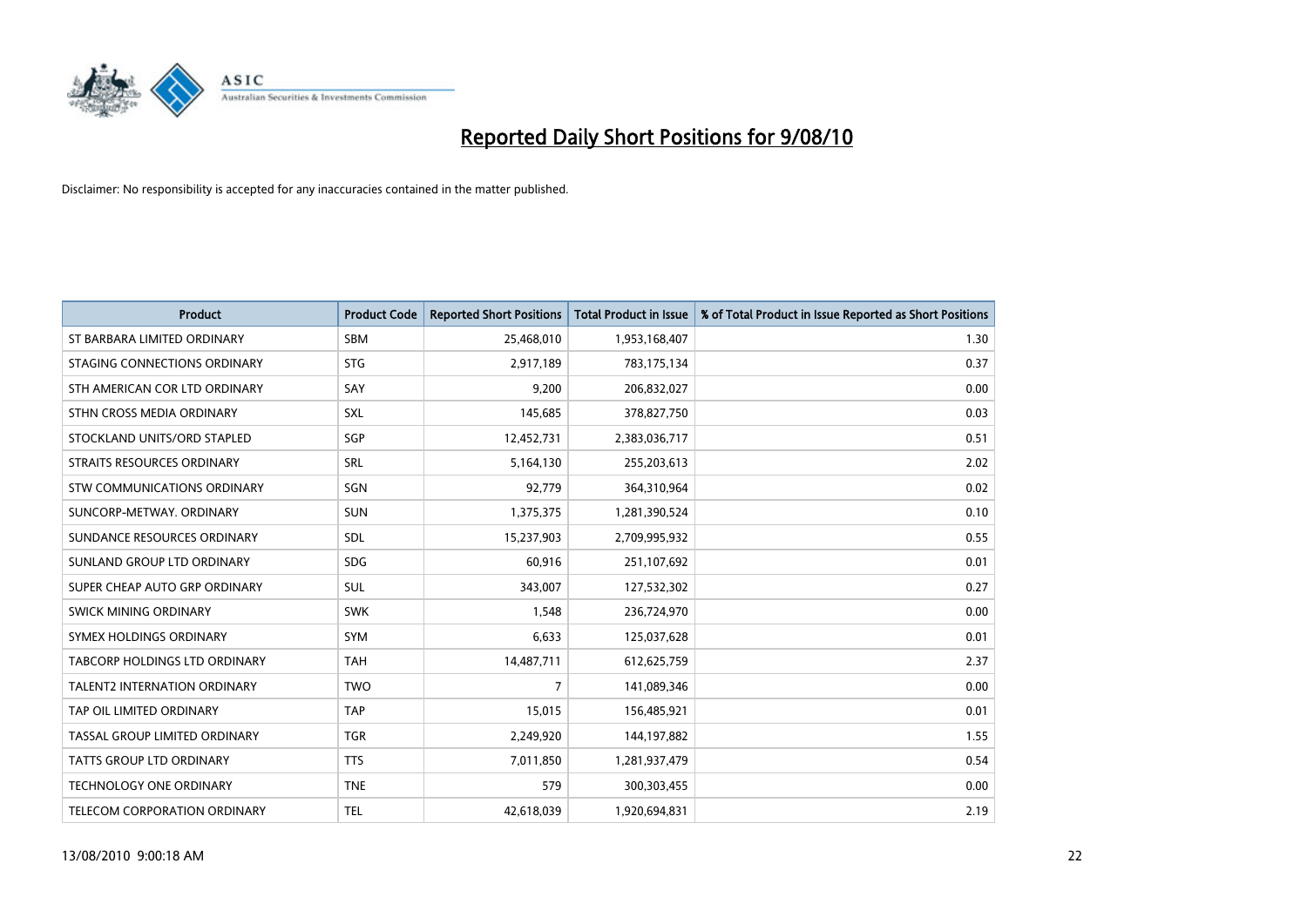

| <b>Product</b>                          | <b>Product Code</b> | <b>Reported Short Positions</b> | <b>Total Product in Issue</b> | % of Total Product in Issue Reported as Short Positions |
|-----------------------------------------|---------------------|---------------------------------|-------------------------------|---------------------------------------------------------|
| TELSTRA CORPORATION, ORDINARY           | <b>TLS</b>          | 34,060,101                      | 12,443,074,357                | 0.27                                                    |
| TEN NETWORK HOLDINGS ORDINARY           | <b>TEN</b>          | 5,950,825                       | 1,045,236,720                 | 0.56                                                    |
| TFS CORPORATION LTD ORDINARY            | <b>TFC</b>          | 69,729                          | 227,360,909                   | 0.03                                                    |
| THAKRAL HOLDINGS GRP ORDINARY/UNIT      | <b>THG</b>          | 80,130                          | 584,645,014                   | 0.01                                                    |
| THE REJECT SHOP ORDINARY                | <b>TRS</b>          | 13,210                          | 26,033,570                    | 0.05                                                    |
| THOR MINING PLC CHESS DEPOSITARY        | <b>THR</b>          | 2,307                           | 200,247,701                   | 0.00                                                    |
| THORN GROUP LIMITED ORDINARY            | <b>TGA</b>          | 2,360                           | 129,441,655                   | 0.00                                                    |
| TIMBERCORP LIMITED ORDINARY             | <b>TIM</b>          | 2,753,045                       | 352,071,429                   | 0.78                                                    |
| TISHMAN SPEYER UNITS                    | <b>TSO</b>          | 59,685                          | 338,440,904                   | 0.01                                                    |
| TNG LIMITED ORDINARY                    | <b>TNG</b>          | 4,321                           | 258,055,076                   | 0.00                                                    |
| TOLL HOLDINGS LTD ORDINARY              | <b>TOL</b>          | 8,856,834                       | 702,867,609                   | 1.23                                                    |
| TORO ENERGY LIMITED ORDINARY            | <b>TOE</b>          | 35,404                          | 964,936,676                   | 0.00                                                    |
| <b>TOWER AUSTRALIA ORDINARY</b>         | <b>TAL</b>          | 1,338,615                       | 415,928,881                   | 0.32                                                    |
| <b>TOWER LIMITED ORDINARY</b>           | <b>TWR</b>          | 719,272                         | 260,631,787                   | 0.27                                                    |
| TOX FREE SOLUTIONS ORDINARY             | <b>TOX</b>          | 92,797                          | 91,661,500                    | 0.09                                                    |
| TPG TELECOM LIMITED ORDINARY            | <b>TPM</b>          | 456,676                         | 767,849,104                   | 0.06                                                    |
| TRANSFIELD SERV INFR STAPLED SECURITIES | <b>TSI</b>          | 359,206                         | 432,184,488                   | 0.08                                                    |
| TRANSFIELD SERVICES ORDINARY            | <b>TSE</b>          | 36,644                          | 414,278,904                   | 0.01                                                    |
| TRANSPACIFIC INDUST, ORDINARY           | <b>TPI</b>          | 7,011,310                       | 960,638,735                   | 0.72                                                    |
| TRANSURBAN GROUP TRIPLE STAPLED SEC.    | <b>TCL</b>          | 8,113,265                       | 1,414,667,986                 | 0.57                                                    |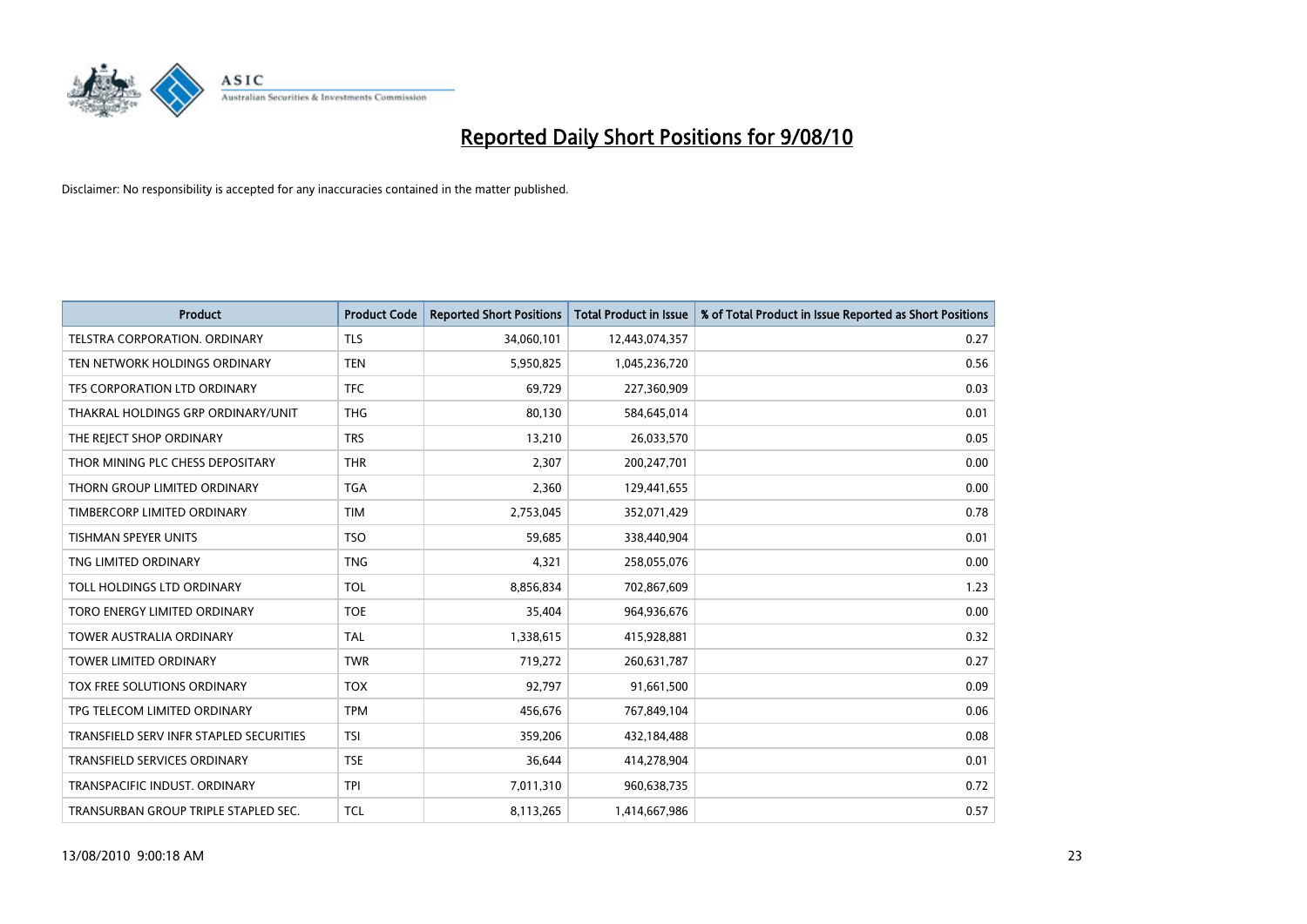

| <b>Product</b>                            | <b>Product Code</b> | <b>Reported Short Positions</b> | Total Product in Issue | % of Total Product in Issue Reported as Short Positions |
|-------------------------------------------|---------------------|---------------------------------|------------------------|---------------------------------------------------------|
| TRINITY GROUP STAPLED SECURITIES          | <b>TCQ</b>          | 3,419                           | 231,701,539            | 0.00                                                    |
| TROY RESOURCES NL ORDINARY                | <b>TRY</b>          | 103,902                         | 87,474,323             | 0.12                                                    |
| UGL LIMITED ORDINARY                      | UGL                 | 3,712,306                       | 165,928,705            | 2.21                                                    |
| UXC LIMITED ORDINARY                      | <b>UXC</b>          | 678,611                         | 295,714,304            | 0.22                                                    |
| VALAD PROPERTY GROUP STAPLED US PROHIBIT. | <b>VPG</b>          | 4,459,638                       | 2,287,682,926          | 0.20                                                    |
| <b>VDM GROUP LIMITED ORDINARY</b>         | <b>VMG</b>          | 11,116                          | 195,613,088            | 0.01                                                    |
| <b>VENTURE MINERALS ORDINARY</b>          | <b>VMS</b>          | 6,500                           | 168, 163, 334          | 0.00                                                    |
| VILLAGE ROADSHOW LTD ORDINARY             | <b>VRL</b>          | 682                             | 114,217,649            | 0.00                                                    |
| VILLAGE ROADSHOW LTD 'A' CLASS PREFERENCE | <b>VRLPA</b>        | 19,559                          | 52,235,451             | 0.04                                                    |
| <b>VIRGIN BLUE HOLDINGS ORDINARY</b>      | <b>VBA</b>          | 16,193,354                      | 2,209,126,568          | 0.72                                                    |
| VISION GROUP HLDGS ORDINARY               | <b>VGH</b>          | 78,000                          | 72,671,765             | 0.11                                                    |
| <b>VITA GROUP LTD ORDINARY</b>            | <b>VTG</b>          | 75,190                          | 141,247,800            | 0.05                                                    |
| VITERRA INC CDI 1:1                       | <b>VTA</b>          | 2,098                           | 68,629,939             | 0.00                                                    |
| <b>WAREHOUSE GROUP ORDINARY</b>           | <b>WHS</b>          | 327,527                         | 311,195,868            | 0.11                                                    |
| <b>WATPAC LIMITED ORDINARY</b>            | <b>WTP</b>          | 16,204                          | 181,326,206            | 0.00                                                    |
| <b>WDS LIMITED ORDINARY</b>               | <b>WDS</b>          | 63,084                          | 143,107,458            | 0.04                                                    |
| <b>WEBIET LIMITED ORDINARY</b>            | WEB                 | 93,271                          | 76,861,278             | 0.13                                                    |
| <b>WESFARMERS LIMITED ORDINARY</b>        | <b>WES</b>          | 20,932,055                      | 1,005,169,707          | 2.07                                                    |
| WESFARMERS LIMITED PARTIALLY PROTECTED    | WESN                | 4,474,131                       | 151,902,455            | 2.94                                                    |
| WEST AUSTRALIAN NEWS ORDINARY             | <b>WAN</b>          | 6,209,001                       | 216,011,546            | 2.88                                                    |